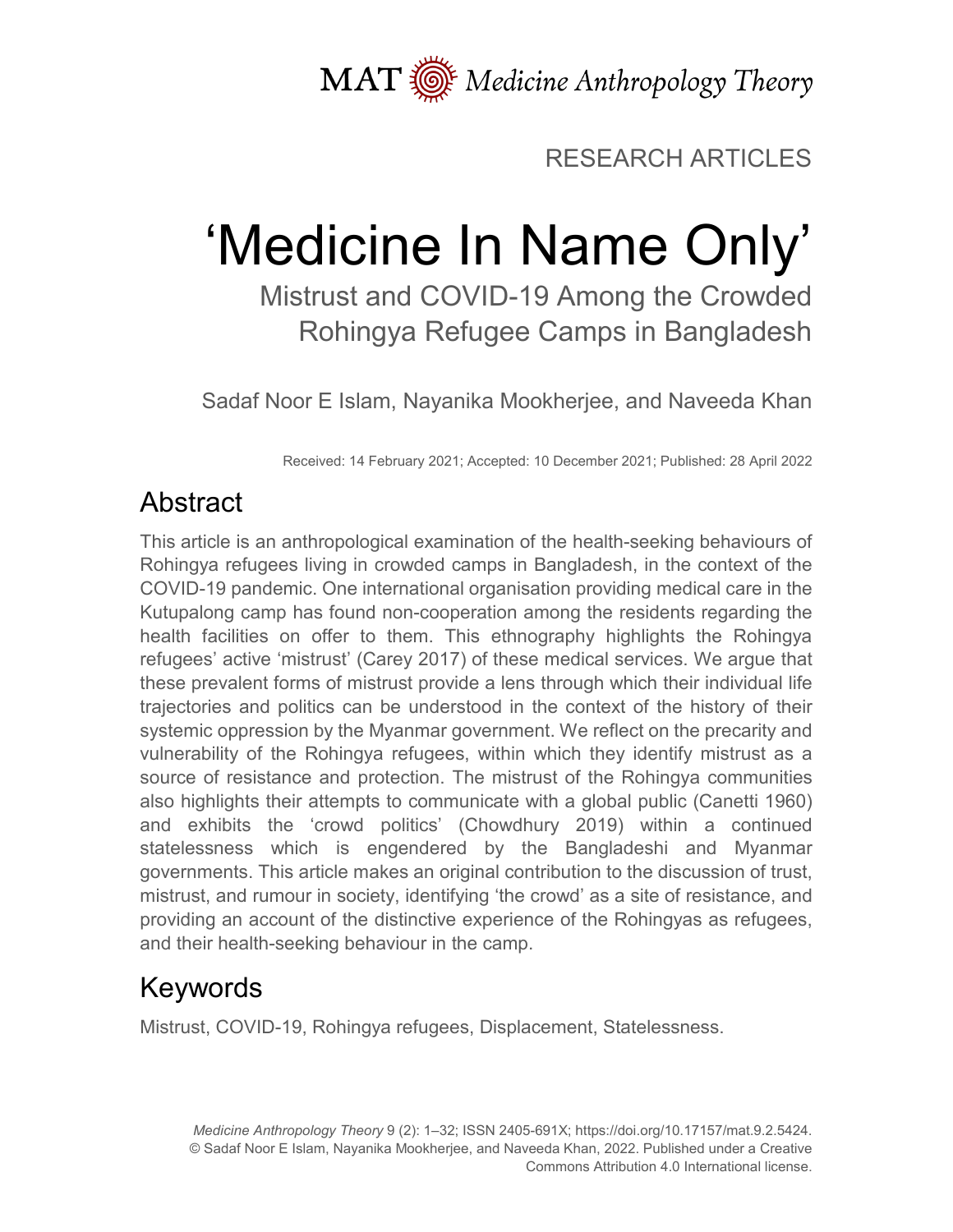#### **Introduction**

There is no treatment of chronic disease for us. Whatever health problem we have, they give us only paracetamol. They give us medicine in name only.

In an interview held over WhatsApp, Lwing Naing,<sup>[1](#page-1-0)</sup> a young Rohingya activist and NGO volunteer in Kutupalong,<sup>[2](#page-1-1)</sup> a government-run Rohingya refugee camp in Ukhiya, Cox's Bazar (south-eastern Bangladesh), repeatedly expressed immense dissatisfaction about the healthcare services offered to the Rohingya people in this camp and others. We had interviewed him in the course of our COVID-19 related project, [3](#page-1-2) which aimed to understand household decision making in the context of the pandemic. Hearing similar stories from many other Rohingya informants in our ongoing research among the Rohingya refugee communities made it evident to us that they were dissatisfied with the healthcare facilities in these camps—and were refusing to avail themselves of these facilities even when they had symptoms of COVID-19. Lwing Naing's statement about insufficient health services first highlighted to us the need to understand this conundrum through the lens of mistrust. His comment and the title of this article capture an active mistrust towards medical authorities, rather than a resentment or dissatisfaction caused by an indifference on the part of camp authorities. An observational report from international non-governmental organisation (NGO) Médecins Sans Frontières (MSF), whose staff are working in these camps, also confirmed this conundrum. The MSF report noted that the numbers of Rohingya patients attending camp hospitals, either for chronic disease or with COVID-19 symptoms, had decreased during this period (Médecins Sans Frontières 2020). The report notes: 'Over the last few weeks, we have seen a stark decline in patient numbers. Our facilities have emptied; we are seeing half the number of patients we would normally' (ibid.).

Given the crowding and shared toilet facilities in the camps that create suitable conditions for the spread of the SARS-CoV-2 virus, Rohingya refugees are meant to report their COVID-19 symptoms and will then be placed in isolation units.<sup>[4](#page-1-3)</sup>

<span id="page-1-0"></span>All names of research participants are pseudonyms.

<span id="page-1-1"></span><sup>2</sup> There are in total 33 registered camps in Kutupalong (Ukhiya) and Noyapara (Teknaf), in the Cox's Bazar district. Our respondents are from Kutupalong camp. Camp 23 in Shamalpur was officially declared closed in December 2021 by the Bangladeshi government in order to make way for tourism activity.

<span id="page-1-2"></span><sup>3</sup> This article is based on ongoing research as part of the project 'Household Dynamics and Decision Making Under COVID-19' (IRB reference number: HIRB00011203). In this project, we investigate decision making challenges among Rohingya refugee households in Teknaf, Bangladesh, alongside those of other vulnerable groups in Bangladesh.

<span id="page-1-3"></span><sup>4</sup> Social distancing or isolation is impossible in the Rohingya refugee camps, where up to ten family members can live in a single room measuring 10 x 16 ft<sup>2</sup>; up to 20 people share one outside toilet; and there are 40,000 people living in each square kilometre (World Vision n.d.; Ratcliffe et al. 2020). Organisations working in the camps, such as MSF, Care, ICDDR, B, and UNICEF, have therefore set up COVID-19 isolation and treatment centres to provide treatment as well as to prevent the spread of infection.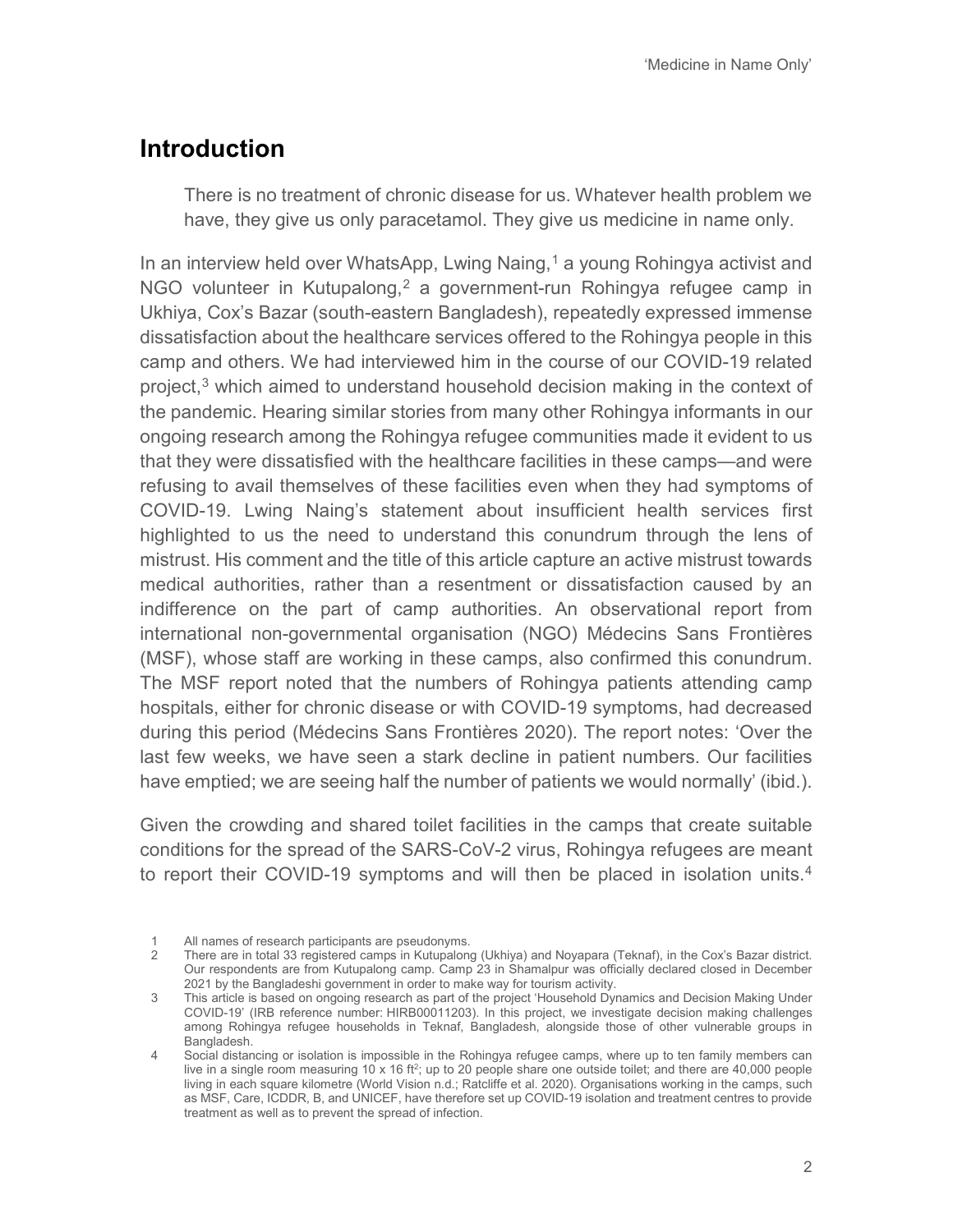However, during the period of our fieldwork in 2020–2021, enquiries by health workers about COVID-19 symptoms among refugees received only negative responses, and nor have the health workers received any notifications of symptoms from the refugees themselves. While it was apparent that there was mistrust on the part of the Rohingya communities towards the existing medical services in the camps, we wanted to further understand and contextualise this mistrust. Why was a young Rohingya man like Lwing Naing not willing to avail himself of the health services and COVID-19 isolation units (provided by MSF) in the context of the pandemic? This decision not to do so is particularly significant in light of the availability of food and comfortable space in these isolation units, when compared with the crowded and shared spaces in the camp. Health service dissatisfaction and mistrust among people are evident across society and culture, yet the root causes are different and contextual. As anthropologists, we are keen to understand the specificity of the dissatisfaction with and mistrust towards these healthcare facilities in the Rohingya camps so as to inform healthcare providers, policymakers, researchers, and academics working in the field of refugees and with others who have experienced trauma.

Since 2017, over 800,000 Rohingyas have fled persecution based on contestations related to their ethnic identities and claims within Myanmar. Fleeing over the country's border with Bangladesh, they have been housed in crowded camps in the south-eastern part of Bangladesh, which has led to local tensions. In the context of COVID-19, governmental organisations and local and international NGOs who are providing medical and healthcare services have found resistance among the Rohingyas living in the camps to seeking healthcare, as captured by Lwing Naing's phrase 'medicine in name only'. Following Nusrat Chowdhury's (2019) work on crowds as a site of resistance, we extend this argument to observe that the crowds in the camp offer a source of protection for the Rohingya refugees, who mistrust the facilities within the camp. Unlike Chowdhury's formulation, however, the Rohingya communities living in the overcrowded camp are not a mob nor a political mass with direct democratic potential; rather, in their capacious configurations, they are different entities that are different to Chowdhury's original 'crowd'. The Rohingya crowds show how protection and resistance are closely intertwined in the proximate inhabitation of camp life. Recent anthropological literature has highlighted the role of mistrust as a social phenomenon (Carey 2017; Mühlfried 2019; Brown and Marí Sáez 2020; Yarrow 2019) and has also called attention to the relationship between dangerous intimacies and mistrust (Broch-Due and Ystanes 2016). This article examines the health-seeking behaviour in the refugee camps through the lenses of trust and mistrust that prevail among the Rohingya crowds. Through these lenses we also seek to stress the need to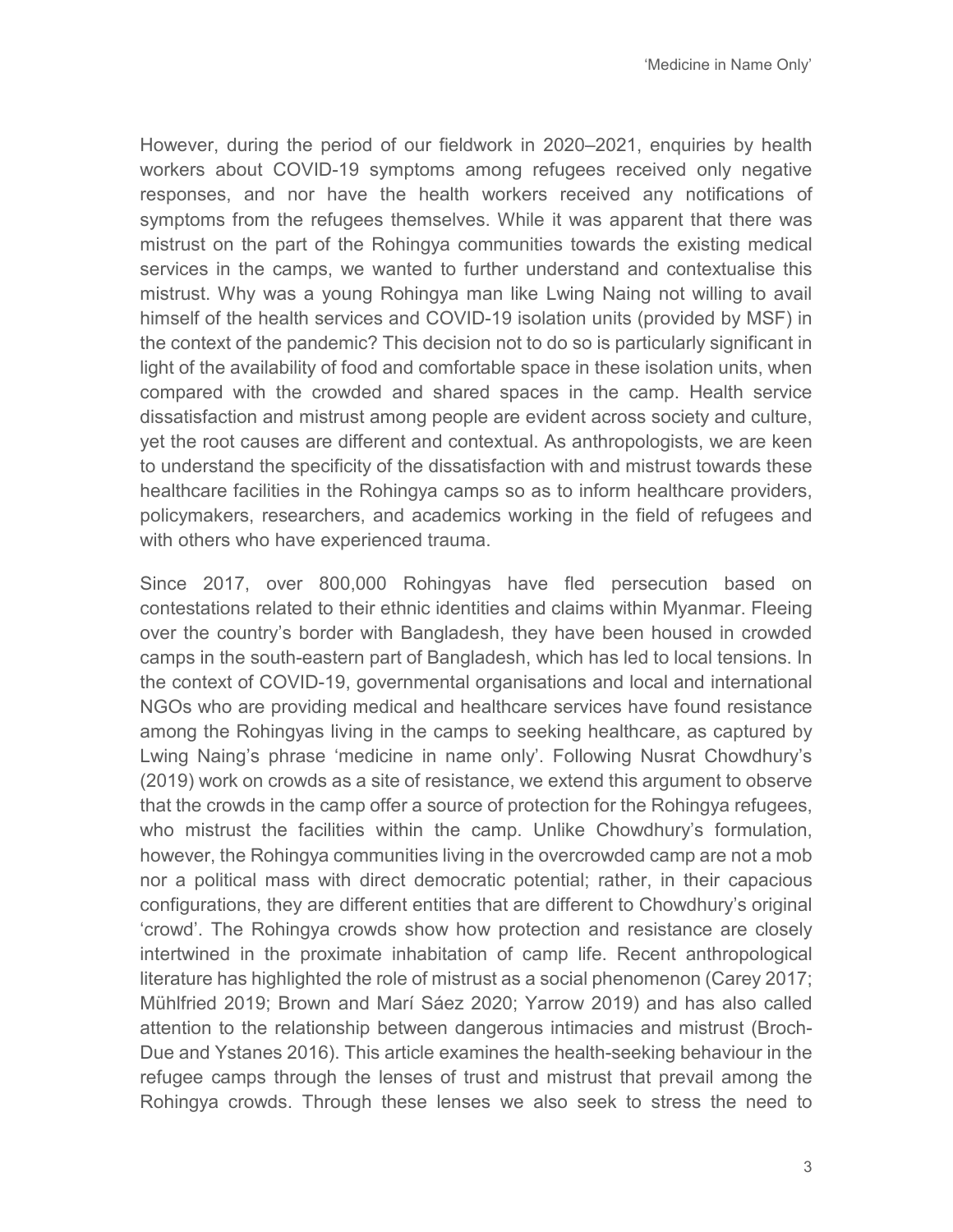historicise Rohingya health-seeking behaviour in the context of their flight from Myanmar. This perspective is often absent from NGO literature (e.g., MSF 2020). We argue that the elaboration of trust and mistrust is particularly important; they need to be conceptualised not as oppositional but as intertwined and relational to the context. Our ethnographic exploration attributes the Rohingyas' resistance to the circulation of misinformation and to mistrust in the health services on offer to them. This resistance differs from the response of the Bangladeshi population to COVID-19 given the state of immobility, incarceration, and surveillance in and under which the Rohingya refugees are kept, and within which they have to negotiate their health.

In this article, we will explore the form<sup>[5](#page-3-0)</sup> of rumour and misinformation circulating among the crowds of Rohingya refugees and follow recent anthropological literature on mistrust as a positive social phenomenon (Carey 2017). We also show the different kinds of trust that cohere through non-intimate forms of sociality (Broch-Due et al. 2016), such as that of online access. We argue that the forms of mistrust which are prevalent among the Rohingyas constitutes a lens through which their individuated life trajectories and politics can be understood in the context of their history of systemic oppression by the Myanmar government. Finally, we examine the occasion of Rohingya expression of mistrust towards health services, with the aim of better understanding how Rohingyas understand and relate to the larger humanitarian and governmental infrastructure that scaffolds life in the refugee camps.

The mistrust shown by the Rohingyas towards healthcare provision in the camps is a manifestation of a wider suspicion that such infrastructures intend harm rather than assistance. The very pathologised situation of the camp (its density and crowdedness) is instead made to work in the Rohingyas' favour as a means of supporting one another—as well as a way of withdrawing from the infrastructure that is provided by others. This physical withdrawal from existing health facilities is almost like a withdrawal of consent to the authorities, and represents a deep threat to the legitimacies of national and international organisations who are at work there, calling for a rethink of their position and activities. Overall, this article makes original contributions to the discussion of trust, mistrust, and rumour in society; identifies the crowd as a site of resistance; and provides an account of the distinctive experience of the Rohingyas as refugees, and their health-seeking behaviour in the Kutupalong refugee camps.

<span id="page-3-0"></span><sup>5</sup> We use the term 'form' to indicate the process and historicity through which rumour, trust, mistrust, and kinship achieve specific meanings when considered contextually.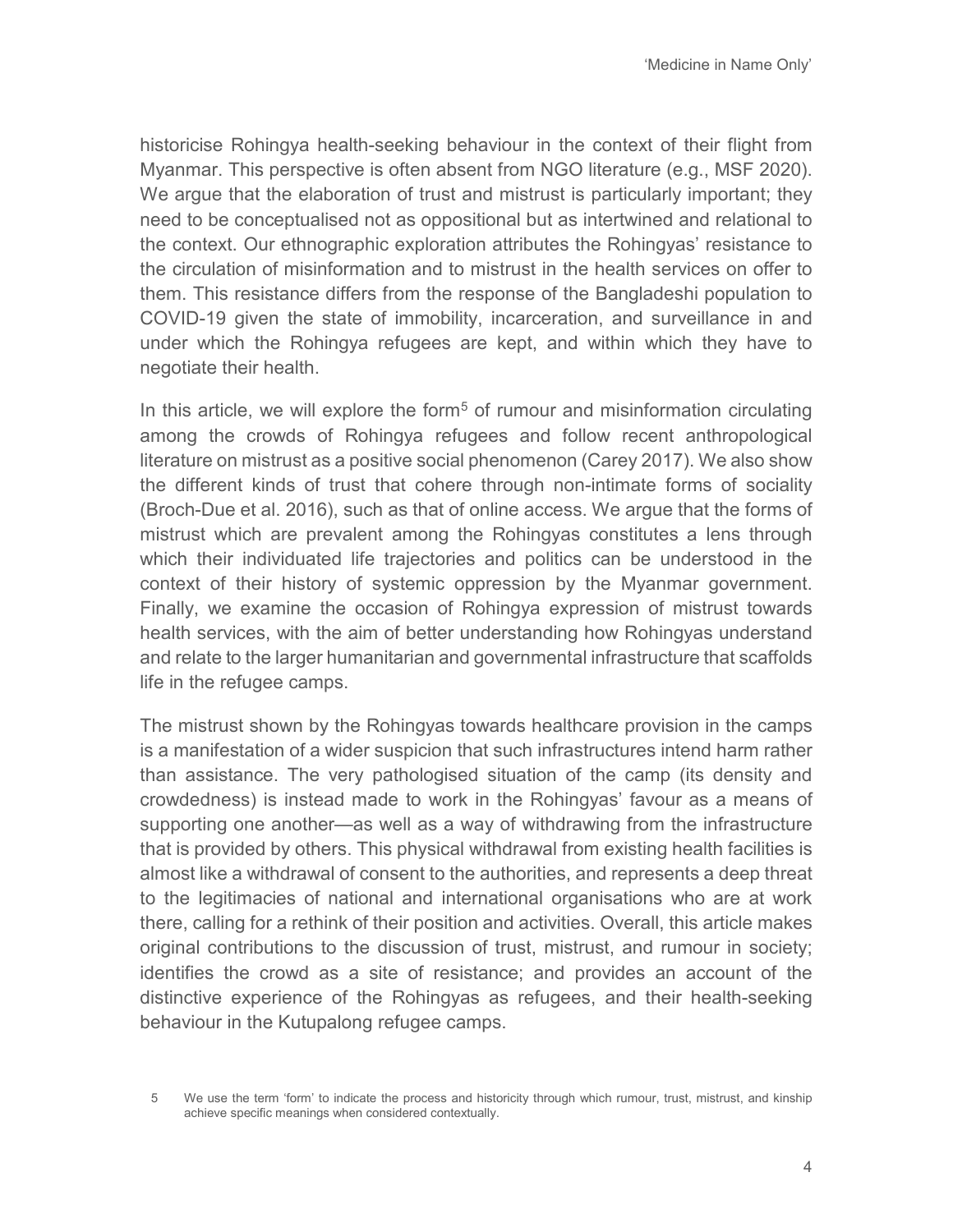## **Remote ethnography**

The article is an ethnographic exploration engendered through WhatsApp audio and video calls with Rohingya refugees living in various camps in Kutupalong, Ukhiya. It is an attempt to provide a nuanced account of the health-seeking behaviour of Rohingya refugees beyond the negative stereotypes of these people generated by the host community and media as illicit drug or arms dealers. The airborne virus SARS-CoV-2, which causes COVID-19, has limited the scope of the planned empirical study, which is 'essentialised' by the researchers' physical presence—in other words, 'being there' in the same location as one's interlocutors. As a result, we made contact with our respondents through a key informant and undertook discussions remotely. Our analysis draws upon remote interviews with health service providers and members of Rohingya communities from various camps in the Cox's Bazar district. Although the form it has taken is not ideal for anthropological research (that is, without physical presence), empirical research carried out remotely has, nonetheless, still allowed us to communicate with informants on an intimate basis. Informants contacted us at their own convenience, which made the interactions spontaneous. We tried to overcome the gap of physical absence from the camps in Kutupalong, Ukhiya, by watching documentaries, video clips available on the internet, and also through considering the pictures spontaneously and voluntarily sent by our respondents. Furthermore, despite the physical absence of an ethnographer, these remote interviews allowed us to connect with various people within a relatively short time.

We carried out an in-depth online ethnography based on pre-existing field contacts among Rohingya communities in Bangladesh<sup>[6](#page-4-0)</sup> between July and September 2020.[7](#page-4-1) Using a combined theoretical approach informed by medical anthropology, the anthropology of mistrust, the anthropology of violence and memory, and the anthropology of refugee and displacement, the project undertook an online ethnographic study of the narratives of the Rohingya community in order to generate fine-grained, real-time data and narratives akin to in-person ethnography. Our interviews consisted of both structured and unstructured questionnaires and a household survey. $8$  Islam's existing field contacts among human rights activists in the Rohingya community enabled her to use the snowball sampling method to

<span id="page-4-0"></span><sup>6</sup> Islam has extensive research experience through her Wellcome Trust-funded PhD in Bangladesh and is well networked with Rohingya organisations. While all authors are fluent in Bangla, the article draws on Islam's particular linguistic expertise; a native of the city of Chittagong, close to the Rohingya camp in Cox's Bazar district, she is able to understand the Rohingya community and language much better than are most Bangladeshis.

<span id="page-4-1"></span><sup>7</sup> This article draws on interviews carried out under the remit of the wider National Science Foundation project (see footnote 8). Ethics clearance was obtained in early July 2020 (IRB reference number: HIRB00011203).

<span id="page-4-2"></span><sup>8</sup> The authors gratefully acknowledge the use of a survey template devised by Professor Veena Das and Clara Han as part of their National Science Foundation (NSF)-funded five-country project on decision making in households in the context of COVID-19, with which our own project is linked.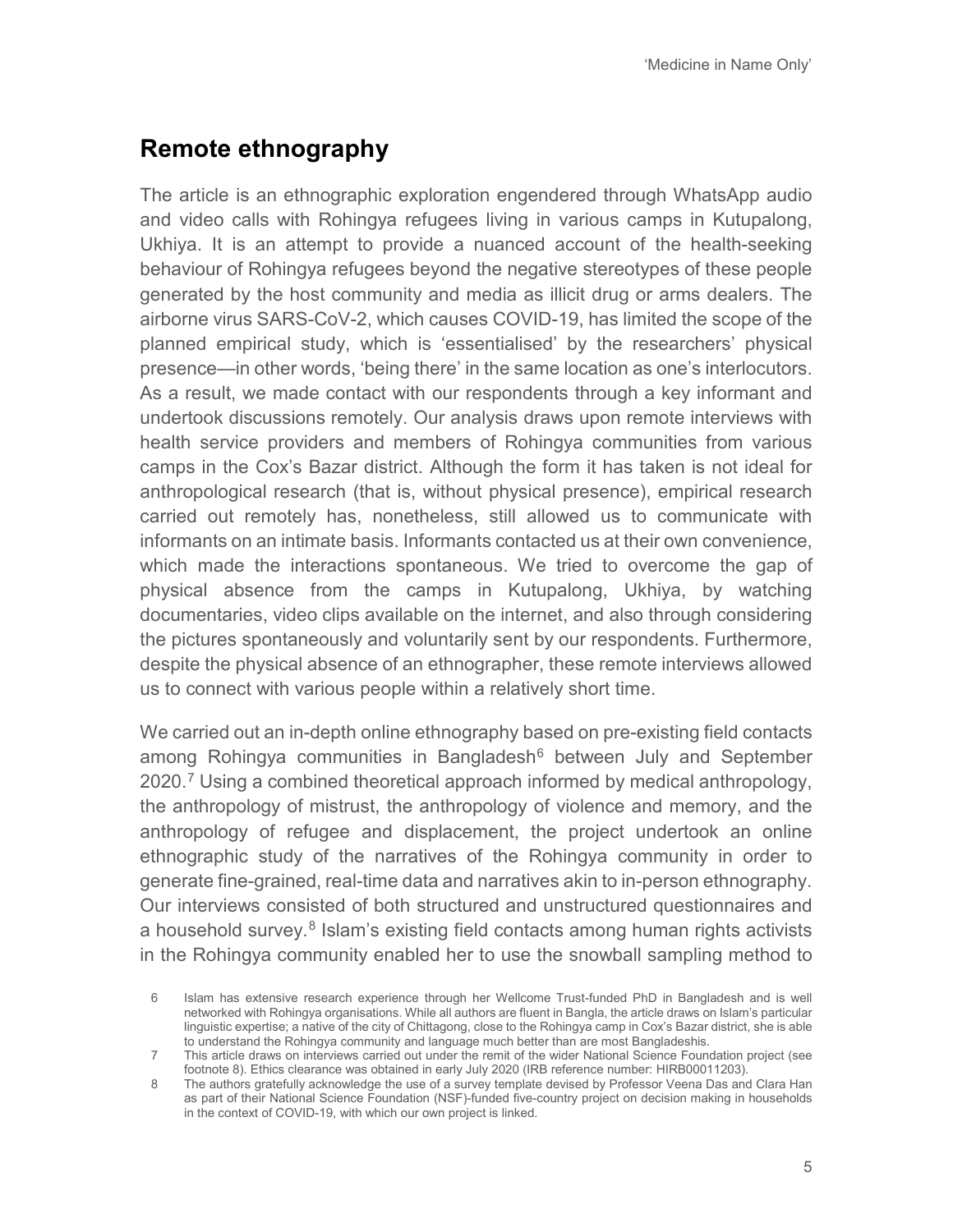identify and seek informed consent from respondents. Along with ensuring anonymity, confidentiality, and informed consent from the outset of the research, participants were able to opt in to receive a copy of the research. Although the topic is sensitive, the authors are all experienced in this area and took careful consideration throughout of the feelings of the interviewees.

Despite challenges with internet bandwidth, which often made video calling impossible, we found that remote interviews conducted via voice-only calls were remarkably effective. In anthropological as well as other qualitative research, faceto-face interviews have always been given importance as they enable researchers to collect contextual information from participants' surroundings (Holt 2010). We felt this lack of observational contextualisation while we were conducting the interviews over the phone. Walkerdine (1990) shows that the use of the telephone often reduces the intensity of surveillance of the other (Ibid., 195). Holt (2020) found from her experience of researching parents of youths that parents were more relaxed during phone interviews as they were not being judged on the basis of their community, lifestyle, and homes or household settings, which is a possibility in face-to-face interviews. We found similar resonance with our Rohingya interlocutors in our online research settings.

Having conducted an entirely digital ethnography, some reflection is needed on the methodology we chose. The research was based on access via various human rights activists who worked with the Rohingya refugees and were aware of individuals who were willing to speak to us. As a result, the snowballing method generated participants who could speak a bit of English and had mobile devices and internet connectivity. Yet, we were also able to speak with other people who do not have a smartphone through the smartphone of a respondent we had already interviewed. Since the costs of internet data for the purpose of these audio and video interviews were high, we compensated respondents accordingly. Without the possibility of 'being there', what we have often found absent from our writing is the context necessary to 'set the scene' of our participants' lives, since discussion on the digital platform takes a very focused form. It is also significant to distinguish among the refugees and not see them as a homogenous mass. Hence, while everyone in the camp had fled Myanmar, and most will not have brought much in the way of physical resources with them, nonetheless, they all had different symbolic capital which could be used to get by in the camp. That is important for us to record in order to understand the varied predicaments of refugees (including across as well as within locations) and to avoid homogenisation (Mookherjee 2011).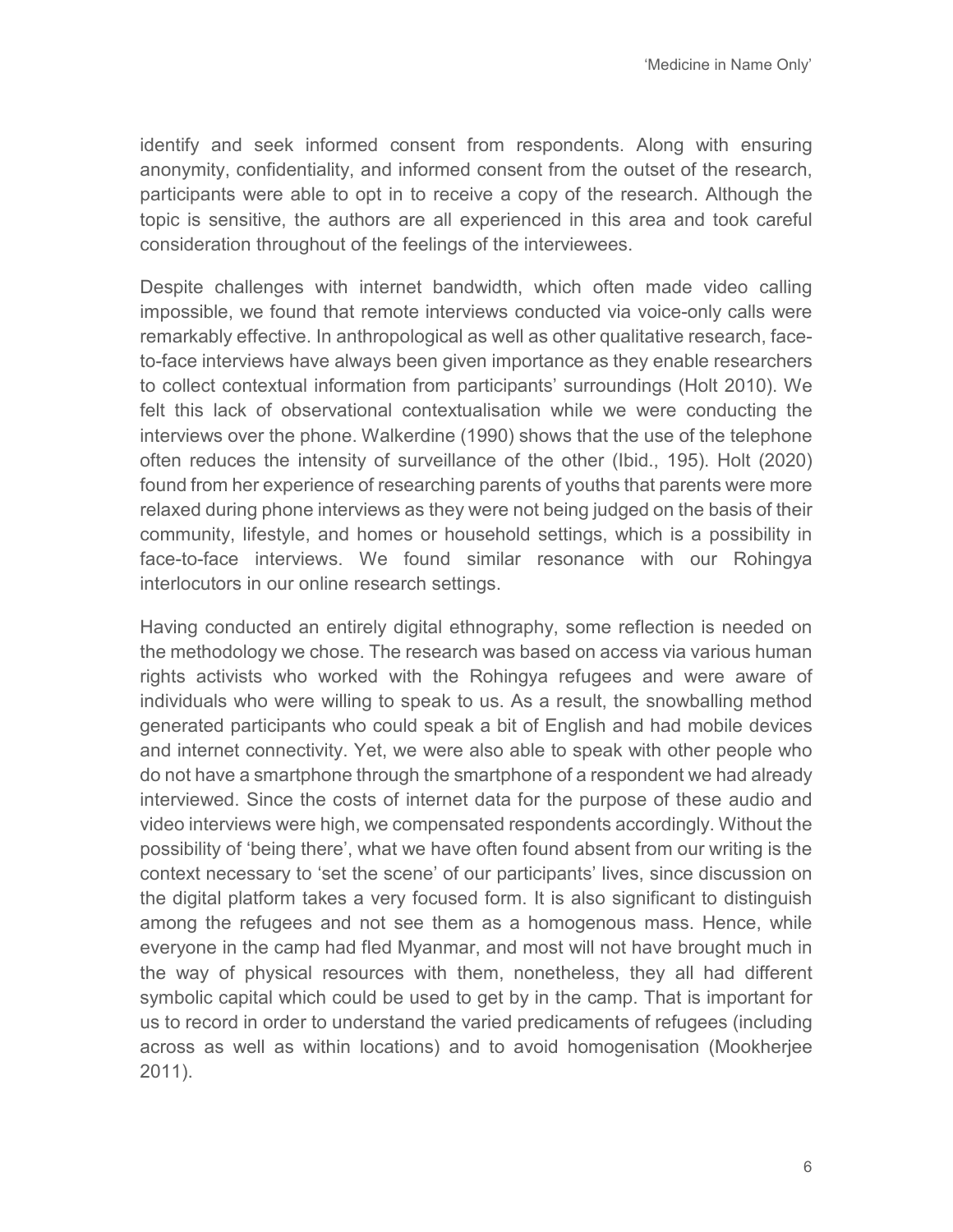Remote research methods thereby emerged as an adaptive strategy to enable us to keep the qualitative research going during the pandemic, and we found it to be effective (Hinson et al. 2020; Roxana et al. 2020). Furthermore, doing ethnography in person within the context of the COVID-19 pandemic is not feasible from a legal perspective, and remote research methods also protect the health of both researchers and participants (Pacheco-Vega 2020). Thus, aside from being an adaptive strategy for data collection, remote fieldwork in the context of the pandemic is a research method that saves lives as well as time and money.

In the first section of this article we explore the scholarship on trust and mistrust in the light of our anthropological questions. In the section that follows, we highlight the history of the Rohingyas and their trajectory of flight. The subsequent three sections highlight the health services available in the camp, including those relating to COVID-19, along with the role of associated rumours and mistrust. Overall, we show that the anonymity in the crowded Rohingya camps and the mistrust among the Rohingya refugees becomes a form of protection for them from the state and medical authorities they do not trust. This mistrust, we show, is located explicitly in the psychosocial domains of their recent political past of persecution, and is exhibited through their response to the pandemic, taking place in the context of pressures from the Arakan Rohingya Salvation Army (ARSA), [9](#page-6-0) and the Bangladesh and Myanmar governments.

#### **Trust and mistrust: Conceptual reflections**

Mistrust has been identified as a 'social failure' and is often seen as being a flipside of trust (Mühlfried 2019). Mistrust creates fear in decision making and sparks 'defensive arrangement', which may increase the potential risk (Ibid., 11) for communities. This focus on the manifestation of mistrust allows us to identify the conceptual basis of trust in this instance. In this light, the complexities of pandemic control and prevention stimulating mistrust must be understood in order to be successfully managed (Brown and Marí Sáez 2020). Various ethnographies gathered by Mühlfried (2019) showed that truth, trust, and mistrust manifest in multiple ways and are entangled with the specific historical and cultural context in which these arise*.* Truth, trust, and mistrust arise in uncertain situations and continue to exist alongside one other—in times of certainty as well as uncertainty (Ibid.). These ethnographies show that there is no uniform way of demarcating trust and mistrust (idem, 220). We find Yarrow's statement from this volume very

<span id="page-6-0"></span><sup>9</sup> ARSA is a Rohingya insurgent group active in the northern Rakhine State of Myanmar, where mostly Muslim Rohingya people have faced persecution. On 25 August 2017, ARSA attacked police posts in northern Rakhine state, killing 12 people. This incident sparked a 'counterattack' from the security forces, causing a massacre of Rohingya.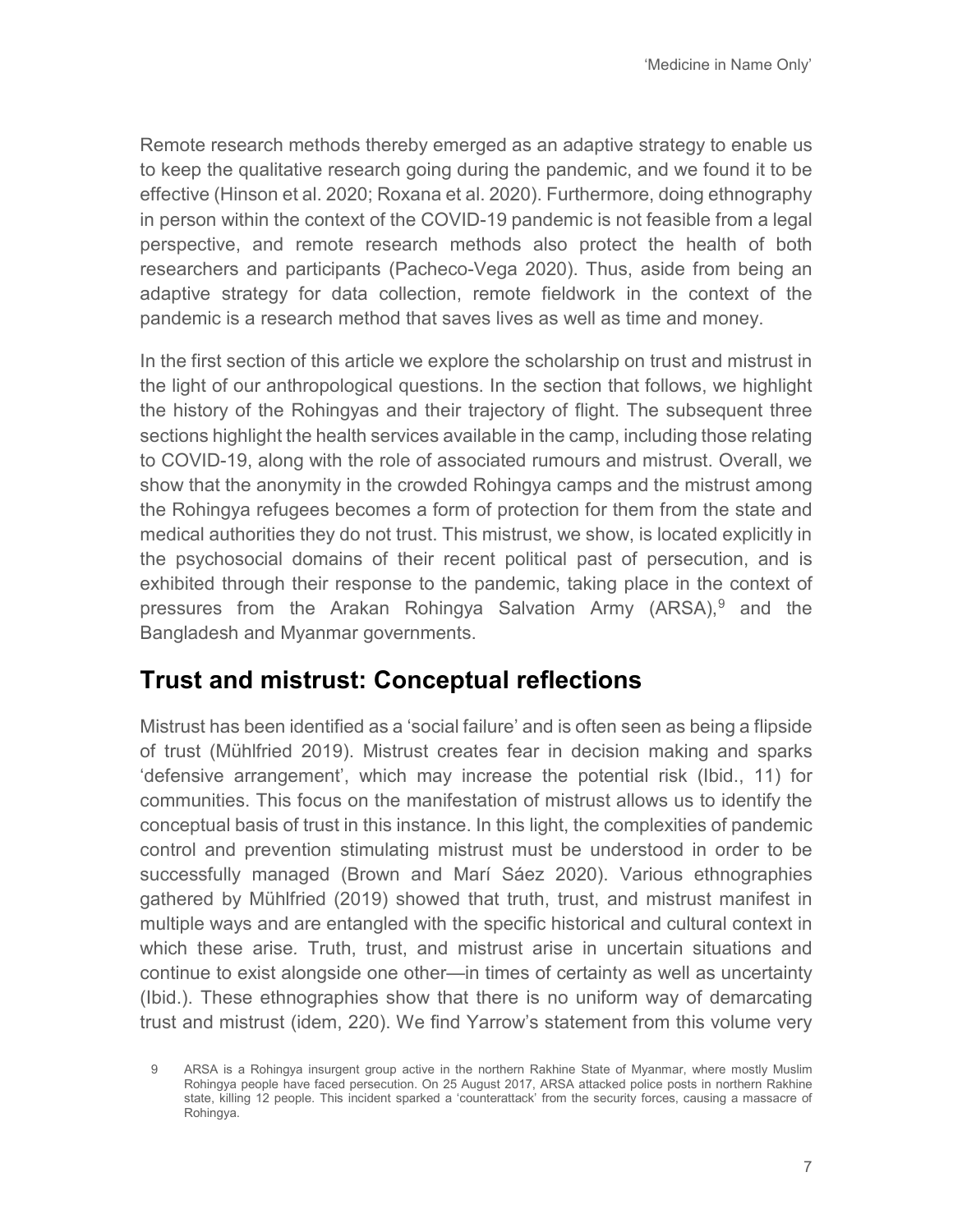relevant regarding another intricate aspect of mistrust: '[it] develops through multiple contexts and concerns as ethical and ideological sensitivities, orientations performed through people, material contexts, domestic spaces and institutional cultures of various kinds' (Yarrow 2019, 219).

For instance, Sompare and Sompare (2019) found that during the Ebola epidemic in Guinea, performances of mistrust expressed the needs and claims of the vulnerable and neglected community, whereby both rural and urban people showed their resistance to state-sponsored campaigns for mitigating the spread of Ebola. The Guinean community resisted government initiatives by denying the existence of the disease. In this case, the authors identified mistrust as a mode of engagement with the states and international organisations that community members assumed to be corrupt (Ibid.). Here, it is mistrust rather than disruption to society that engages the community to unite behind a shared experience and common interest (Carey 2017). According to Carey (2017), mistrust empowers people to engage in deliberate action; we show how it can also emerge as a network of protection, anonymity, and security. At this point, we would also like to highlight that the Rohingya mistrust must be understood in the context of a number of pressures: from ARSA presence in the camps; the threats of attack and further displacement by the Myanmar government; and the decision taken by the Bangladeshi government to relocate Rohingya refugees from the camps to the island of Bhashan Char.

Mühlfried further identifies the close entanglements between identity, trust, and 'people's own world':

With the relocation of identity, trust is relocated, too. This leads to a doubling of the world. The world 'out there' is radically distrusted and delimited from one's own world, in which trust is placed, for instance, in the world of the family or the village. The sociologist Charles Tilly refers to these two worlds as 'networks of trust' (Tilly 2005). Often, these networks are based on metaphors of kinship, such as brotherhoods. The new brothers and sisters are united by mutual trust and mistrust towards the environment. Mistrust may thus lead to a displacement of trust (2019, 17).

The doubling of the world is occurring among the Rohingya refugees as they leave their families and/or villages to escape the atrocities in Myanmar. Whether their families are with or without them, the networks of trust of these second worlds are what the refugees come to rely on in the camps. Thus, new kinships are formed, not on the basis of blood relationship or connection by marriage, but within these novel networks of trust. Mistrust is developed and displaces trust, finding a home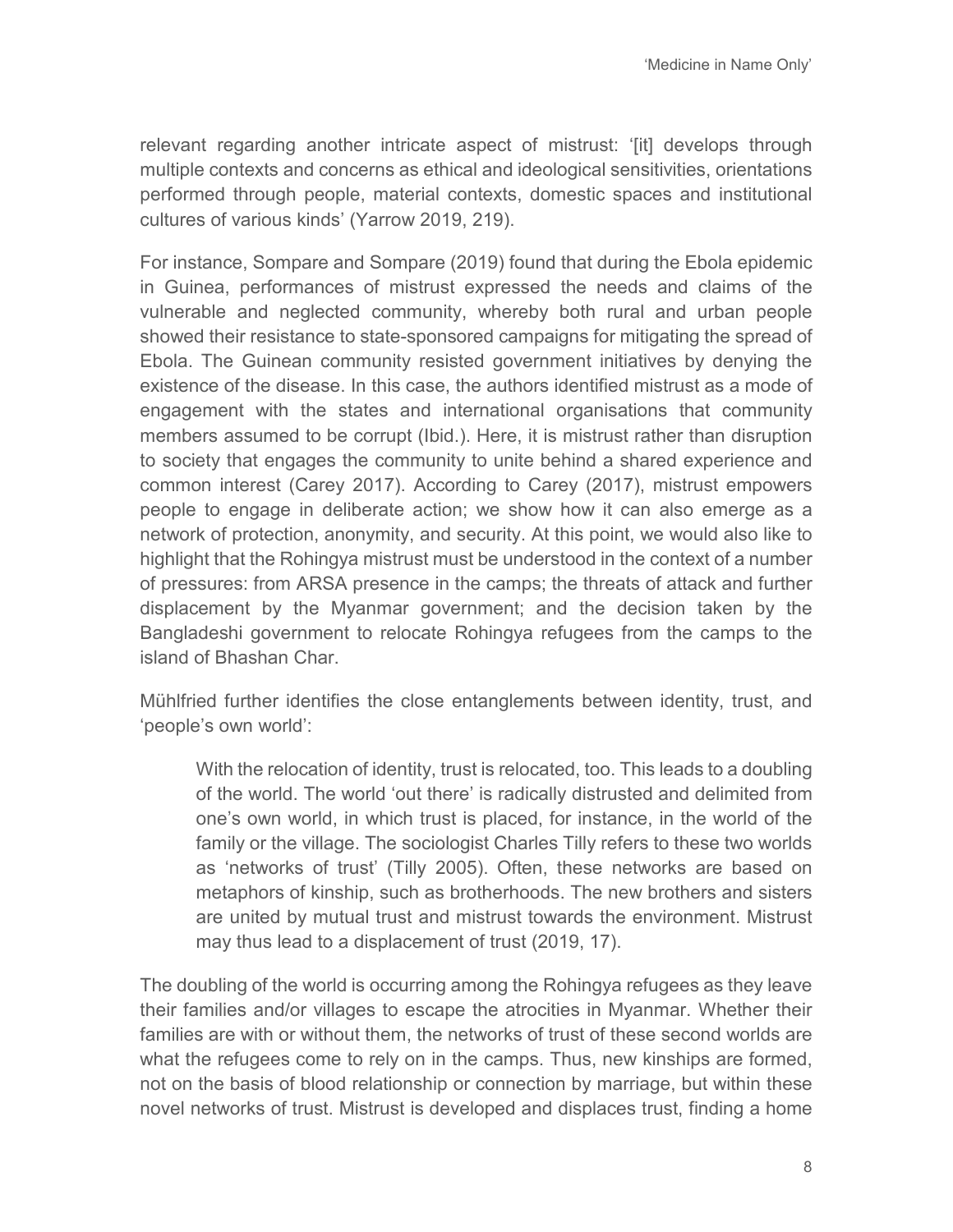in these new networks. Here Putnam's (2001) argument on social capital and social trust might be helpful to consider the significance of mistrust. He argues that the networks of a group or community and its associated norms of mutual exchange have a value which he termed 'social capital' (idem, 1–3). For him, social capital is proportionately related to social trust. Since the 1990s, the concept of social capital has been taken up by a World Bank-initiated community development approach (Grootaer et al. 2002). However, if we follow Putnam's illustration, the limitations of this development rhetoric of social capital become clear. Putnam outlined how the decaying nature of social capital in Louisiana, in the United States, is related to the local history of slavery and of post-slavery reconstruction, which was institutionally designed to prevent community networking, seen as a potential threat to civil society. There are parallels of this formulation in the case of the Rohingya refugees, whose networking and exchange of information can be a threat to the policing of their activities by medical and state authorities. At the same time, it is essential to note that social capital among the Rohingya refugees—who have different socioeconomic backgrounds—is not uniform; as a result, the modes of social trust are also variable. The heterogeneity versus the protection and security of the crowd in the refugee camp might seem to undercut each argument, but this reality of policing persists and sustains the anonymity.

We wish to explore the development of these new networks of 'kinship' around the axis of mistrust among the Rohingya refugees in these crowded camps and in the context of COVID-19. In the process, we identify how mistrust enables the formation of new communities and new networks. What, furthermore, we ask, is the role of social media in emerging as a network of trust that coheres through non-intimate forms of sociality (Broch-Due and Ystanes 2016)? Within this broad framework of trust and mistrust, we argue that the prevailing mistrust among the vulnerable Rohingya refugees is rooted in their long and oppressive political past.

## **The contested histories of Rohingya refugees**

During the Second World War, the term 'refugee' emerged globally as a distinct social, political, and legal concept. It does not mean, however, that there were no refugees prior to this, as people have always sought refuge. In Europe, the Second World War began with a replacement of the old multi-ethnic European empires with the new world order of sovereign nation-states (Malkki 1992). Thousands of people were forced to flee their homes because they did not fulfil the criteria of the nationalist principle of 'one state, one culture' (Gellner 2008). Malkki (1995) notes that refugee camps became a standardised, generalised technology of power towards the end of the Second World War. Through the entire process of mass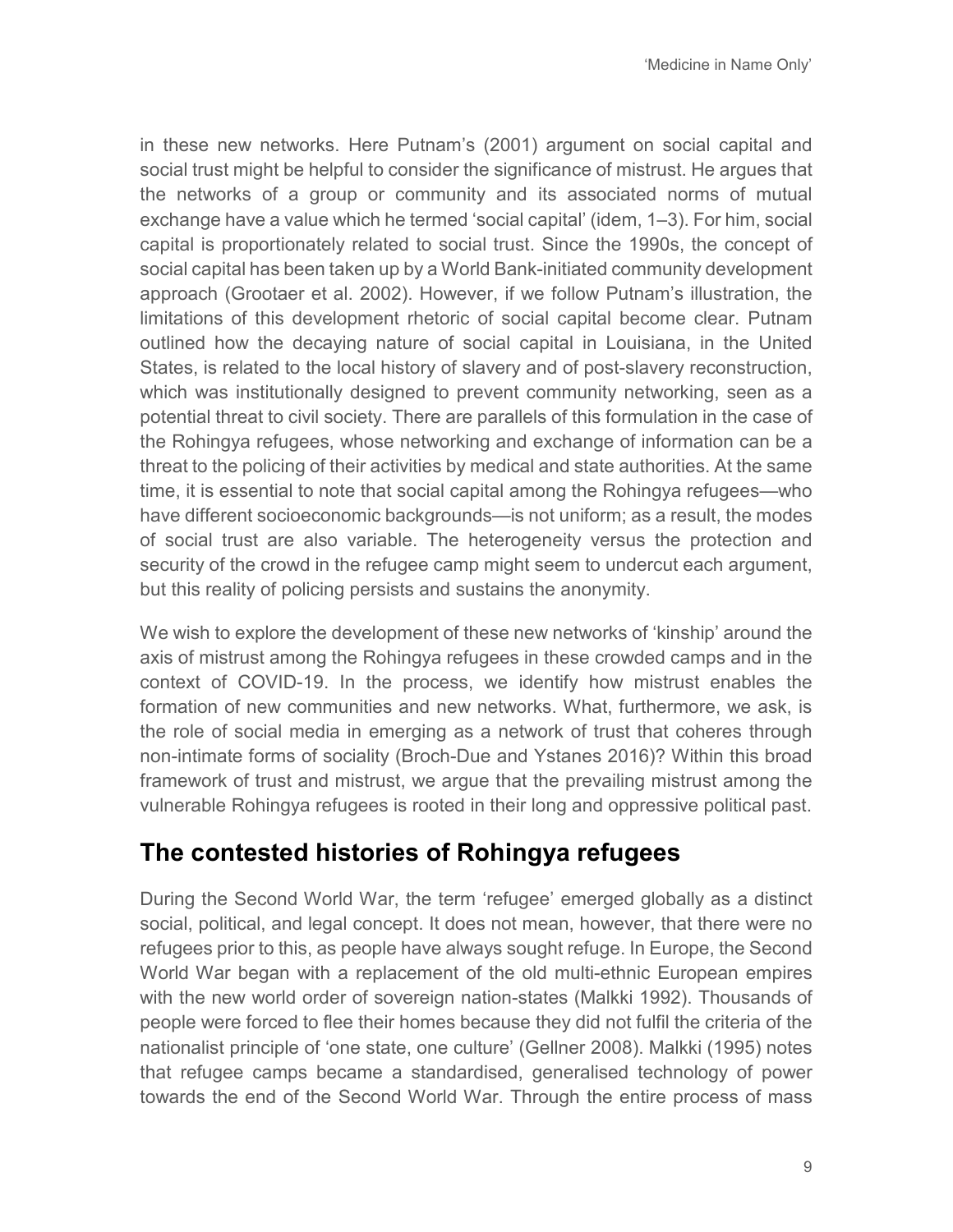displacement, post-war refugees emerged as knowable, nameable figures and objects of social-scientific knowledge. It was increasingly anticipated that, upon post-conflict victories, the masses uprooted during the war would become a problem. Many voluntary agencies like the International Red Cross and Red Crescent Movement started to work and plan for this refugee problem, but looking after refugees was still thought to be the responsibility of the military (in fact, the refugee camps were often modelled on military barracks). In 1951, when the United Nations High Commissioner for Refugees (UNHCR) was established, refugees began to be thought of as an international social or humanitarian problem.

The Universal Declaration of Human Rights was adopted in 1948, as was the Genocide Convention. Since then, refugee law has been an inseparable part of human rights. The principal elements of this law and legal instruments grew out of the aftermath of the war in Europe, which held a strong sense of post-war shame and responsibility for the predicaments of the people who fled their own countries. One of the critical components of this law is providing a legal definition of refugee status. Refugees are often conceptualised as having some essential traits, such as being stateless, unstable, mobile, and suffering from historical and psychological distress (Malkki 1995; Mookherjee 2011). While refugees are 'torn loose from their culture' (Marrus 1985, 8), they do not have a uniform posttraumatic experience or homogenous experience of resettlement in their new countries.

In 2017, following widespread persecution of the Rohingya population by the Myanmar government on the grounds of them having 'illegal citizenship' in the country, a major genocide and mass displacement took place. Instead of using terms like 'exodus', or 'swamping', we use the term 'flight' to capture how Rohingya refugees had to flee Myanmar; more than one million people fled and took shelter in the southern part of Bangladesh. It is important to note that these events were not the result of an overnight conflict—an oppressive history had existed for decades. Rohingyas have been economically oppressed by acting as unpaid forced labour by the Myanmar army in infrastructural projects; through having limited access to viable livelihoods; and through land expropriation by the Myanmar government (Islam 2020; Zarni and Brinham 2017; Leider 2018; Sengupta 2020; Kaveri 2020).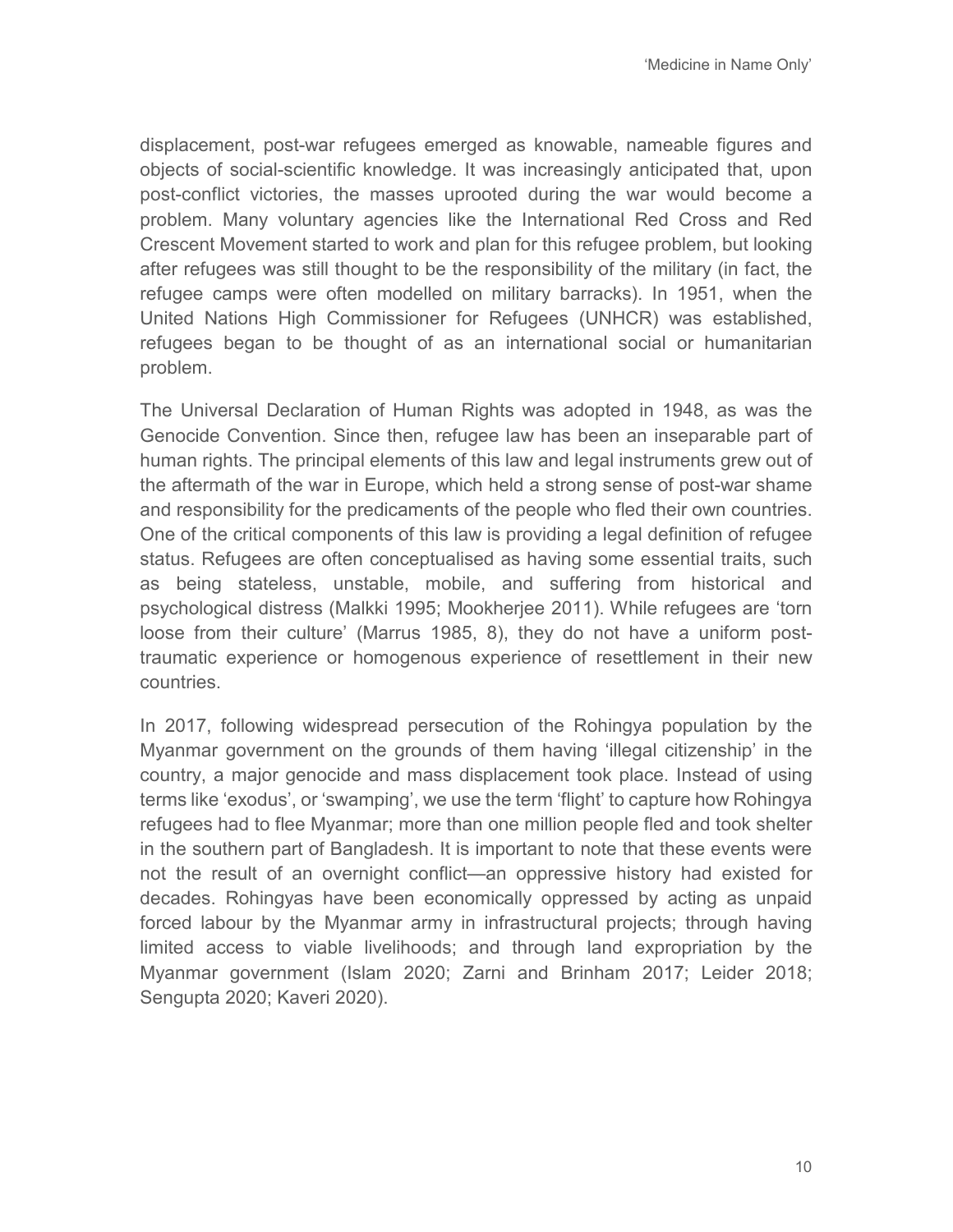The Rohingyas are predominantly Muslims who live mainly in the northern Arakan state.<sup>[10](#page-10-0)</sup> The language, culture, and religion of the Rohingyas is different from the mainstream Burmese identity of Myanmar. These differences are deemed as the means to exclude Rohingyas from being citizens of Myanmar. Since the British colonial period, Myanmar authorities have been seen to have discriminated against, marginalised, and persecuted the Rohingyas. Rohingya flight thus has a complex and lengthy history. In 1942, Rohingyas were persecuted for the first time by the Buddhist Rakhine. Since then, citizenship has been repeatedly denied to the Rohingyas based on discrimination against their ethnic identity and religion, and the community was instead categorised as 'illegal migrants from Bangladesh' by the Burmese government (now known as the Myanmar government). However, after an intervention from British Prime Minister Lord Atlee in 1947, Rohingyas were given the right to vote (Islam 2020). From 1947, leaders of active political and Muslim religious organisations started demanding to the authorities that the northern Arakan state be made into a separate Muslim zone (Leider 2018). This was denied on grounds of the lack of historical evidence of the existence of Muslim Rohingyas within Burma before its present-day formation. And after the military takeover in 1962 led by General Ne Win, Rohingyas were systematically excluded from the nation-building process.

In 1982 Burmese Prime Minister Ne Win introduced the most oppressive three-tier form of citizenship—citizenship, associate citizenship, and naturalised citizenship—which excluded Rohingyas completely. Under the regime of the Burma Socialist Party (1962–88), state policies provoked more conflict as citizenship became based on ethnic, religious, cultural, and linguistic assimilation. This new citizenship law demanded proof of 'indigenous race'. Those who could not prove such ancestry were not afforded the status of citizens, and this law increased insecurity among Muslims and other non-indigenous populations who were unable to do so. In 1995 UNHCR confirmed that most of the Muslims of Rakhine state could not claim their citizenship under Myanmar's citizenship law (Human Rights Watch Asia 1996).

The Rohingya Muslims also suffered from economic discrimination, targeted harassment, and persecution. A report from Human Rights Watch Asia in 1996 reported that 'they are always ready to flee if there is an option open to them' (Human Rights Watch Asia 1996), and major flights took place in 1978, 1991–92,

<span id="page-10-0"></span><sup>10</sup> The Muslim population of diverse origins became known as the Rohingyas; others who are partly of the same ethnic origin but are Buddhist are known as Rakhine. The name of Arakan state was changed to Rakhine state by the Myanmar government in the 1990s, after the name of the majority ethnic group Rakhine. In their conversation, Rohingya refugees often refer to Rakhine state as Arakan state. The feeling of exclusion for the Rohingya minority exists in this naming process, and this can be a reason for not using the name frequently. In contrast, the Arakan state and Arakanese stood for all the ethnic groups living in the region.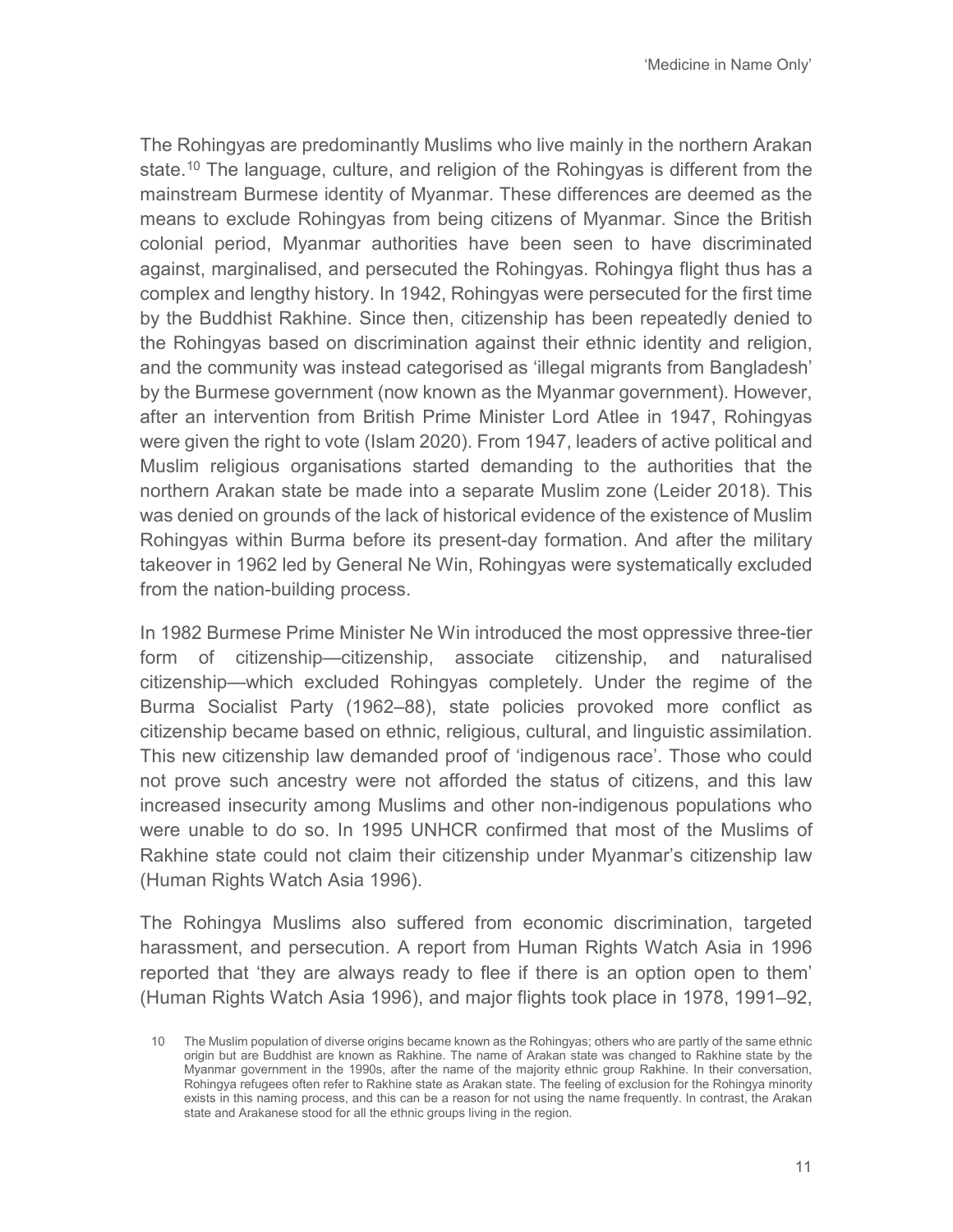2007, 2012, and 2017. Thus, Rohingyas today are scattered throughout Bangladesh, India, Pakistan, Saudi Arabia, Thailand, Indonesia, and Malaysia, with others in the United States, Canada, Australia, the UK, and European countries. With the February 2021 coup by Myanmar's military generals, which followed a general election, Rohingya refugees find their prospect of returning home to be further diminishing (Japan Times 2021).

Burmese human rights activists have argued that the Burmese army, the country's most powerful institution, has since 1966, during the socialist era of General Ne Win, seen Muslims and Rohingyas through the lens of security (Zarni and Brinham 2017). This is a continuation of the colonial legacy of official discourses about the Indian ancestry of Rohingyas, and is embedded in a fear of inter-racial marriage between Burmese women and Indian men, which was depicted as predatory and abusive. Islam (2020, 3) has shown that Rohingyas are a mix of various groups and thus have their own ethnic characteristics, culture, and language. Yet, they are constantly subjected to a reinvention as a group that is being excluded (Leider 2018). However, by referring to Rohingya as 'Jihadi' (Islamic extremist groups), the Myanmar government has viewed them through the same lens of threat and security, and thus legitimised their persecution. This construction of the Rohingya as the enemy 'other' is also based on shifting power dynamics in Myanmar (Chowdhury 2020)—namely, by the religious and exclusivist nationalism propagated by religious civil society and Buddhist Burmese in the post-coup state. As a result, Rohingya victimhood has also been politicised in their search for resilience. Siddiqi (2018) suggests that denationalisation of the Rohingya is not a particularly Burmese problem but rather an extreme version of a contemporary postcolonial predicament experienced by nation-states by virtue of their being nation-states. Despite the restoration of democracy, Siddiqui (Ibid.) finds, no initiative was taken to change existing discriminatory policies against the Rohingyas, which led to the Rohingya genocide. She questions the discovering of the Rohingyas' 'authentic' history and finds problematic the nexus of tying citizenship to ethnicity or indigeneity in terms of ideas of belonging.

While Khatun (2019) shows the Rohingya refugees' resilience in the United States after moving from one country to another, Sengupta (2020) highlights the processes of exclusion, counter-resistance, and self-resilience among the stateless Rohingya refugees through their economic activities in Bangladesh. Lewis (2019) has shown the role of multiple actors in resettling the persecuted Rohingya community, the role of secular and religious gestures by local communities, and the role of charitable and profit-making activities. Bhatia et al. (2018) found that with the absence of formal refugee status Rohingya communities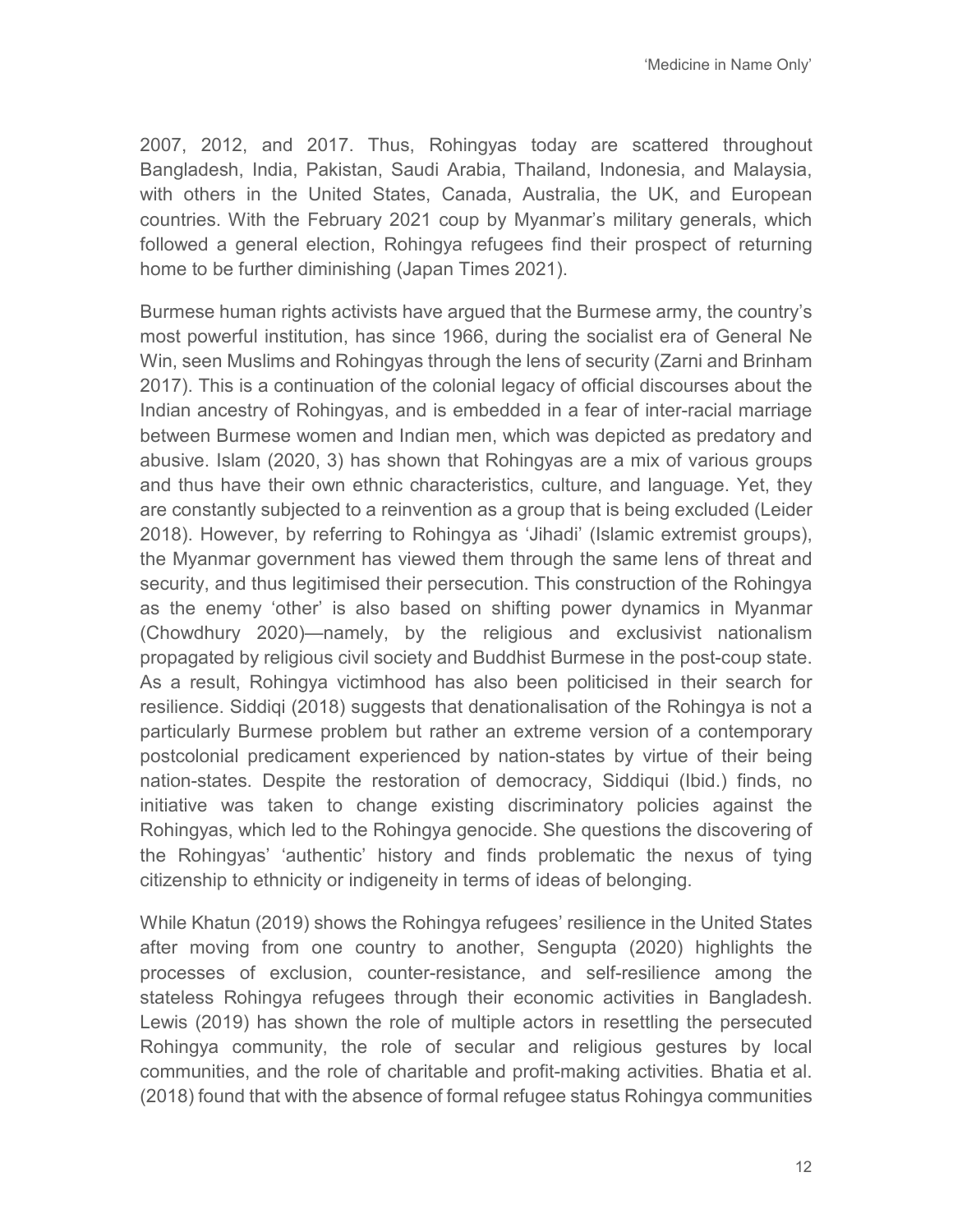cannot access full protection.<sup>[11](#page-12-0)</sup> This has resulted in a state of insecurity, an uncertain future, unemployment, and a lack of formal education for children. This shows that there is a significant difference in the lives of those with formal refugee status and those without, the latter being constantly policed by the host state whether in the global north or south. In the next section, we explore how rumour, trust, and vulnerability exist among the Rohingya refugees and their implications for the crowd politics of the camps.

#### **Health services for Rohingya refugees**

Trust and mistrust are visibly present in instances when Rohingya refugees are seeking health-related services. In this section, we will present the health service scenario in the Rohingya camp, through which we will identify the coexistence and complexities of mistrust in refugee life. After the major Rohingya influx in 2017, the necessary treatments and services were provided by mobile health facilities operated by both the Government of Bangladesh and by national and international NGOs around the temporary refugee settlements. The Bangladeshi government is unable to be the sole provider of healthcare services to the Rohingya refugees and needs the support of international and national non-governmental health partners. The World Health Organization (WHO), together with the Ministry of Health and Family Welfare (MoHFW) through the Civil Surgeon's office, the Refugee Relief & Repatriation Commissioner (RRRC), and national and international health partners, have thus been working together to offer emergency health services since Rohingya people began crossing the border in 2017. Some local, national, and international NGOs were already working in this area, starting to assist Rohingya refugees as soon as they reached the area using whatever resources they had (Lewis 2019), and their services have continued.

It is noteworthy that NGO participation in the development process in Bangladesh has a long sociocultural and political history. NGOs have played an important role in operating their activities in the country over the 50 years since its independence, working in various less-developed areas such as healthcare, education, reproductive rights and services, and humanitarian relief (Lewis and Hossain 2021). The activities of NGOs have thus become an integral part of development policy in Bangladesh—which is even more the case given the cuts in external development aid in the past few years. Meanwhile, NGOs have become part of civil society, which implies that their social activist, humanitarian, charitable as well as market-oriented services have enhanced their activities in society (Lewis 2014,

<span id="page-12-0"></span><sup>11</sup> The Government of Bangladesh officially refers to Rohingya refugees as 'Forcibly Displaced Myanmar Nations' (FDMN).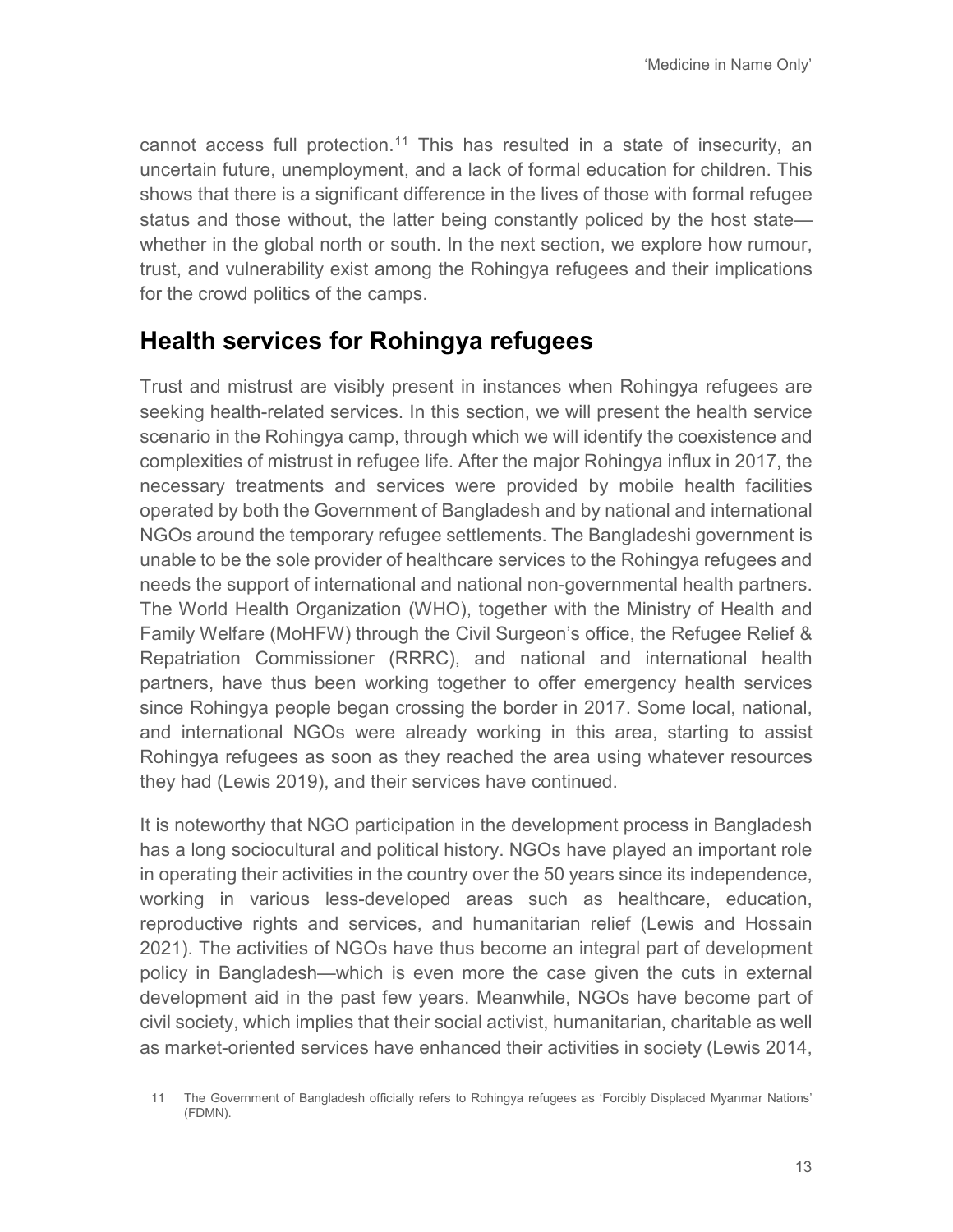2019; Lewis and Gardener 2015). Faith-based international organisations also took part in combating the Rohingya refugee crisis despite the government ban of one such party—the Jamat e Islami party (Lewis 2019)—which stopped the camp activities of other actors seen to be associated with them.

According to the Bangladesh Health Watch report (2020), which offered insights into the health conditions for Rohingya refugees in camps in Bangladesh in 2018– 19, 185 health facilities supported the large numbers of refugees in Ukhiya, Teknaf, and Cox's Bazar. Of these, 152 were basic health units, targeting a population of 10,000 people in 2018. Additionally, 25 primary health centres operated round-theclock and eight hospitals of various functional capacity provided for either 50,000 or 250,000 people. These health facilities are managed mainly by the UN and NGOs yet operate with the approval of the Bangladesh government's Civil Surgeon's office. The health services are intended to provide general healthcare treatment, the management of communicable diseases with the potential for an outbreak (e.g., diphtheria), vaccination, and awareness-building regarding health and hygiene in order to prevent epidemics of disease in the camps. In the initial stage of the COVID-19 pandemic, various campaigns regarding handwashing, social distancing and so on were provided as means of preventing outbreaks in the camps and the wider Bangladeshi community. Unfortunately, many protective measures associated with COVID-19 are not practically possible to follow in the crowded refugee camps, in particular social distancing, which is impossible in such a compact place. Eventually, in April–May 2020, a few months after the outbreak of the COVID-19 pandemic, several hospitals operated by international and national NGOs opened special units and isolation centres in the camps. Over time, the health facilities have expanded their healthcare provision by establishing community clinics, health posts (fixed and mobile), labour rooms, sexual and reproductive health services, infectious diseases treatment facilities (for conditions including diarrhoea, diphtheria, tuberculosis, HIV, and malaria), primary healthcare centres, secondary health facilities, and diagnostic points.

Despite the expanding health facilities, our research found that Rohingya refugees in the camps are not satisfied with the health services provided to them. This dissatisfaction, however, is also evident in the Bangladeshi host community, though in a different context. Dissatisfaction with government-provided health services is profoundly present in public opinion (Bangladesh Health Watch 2015). This disappointment stems from insufficient health supplies; doctors' absenteeism; the presence of *Dalal* (middlemen) in the government hospitals persuading patients to go to private hospitals; and unregulated health sectors causing patients financial suffering (TIB 2018; ASK 2008; 2013; Bangladesh Health Watch 2010).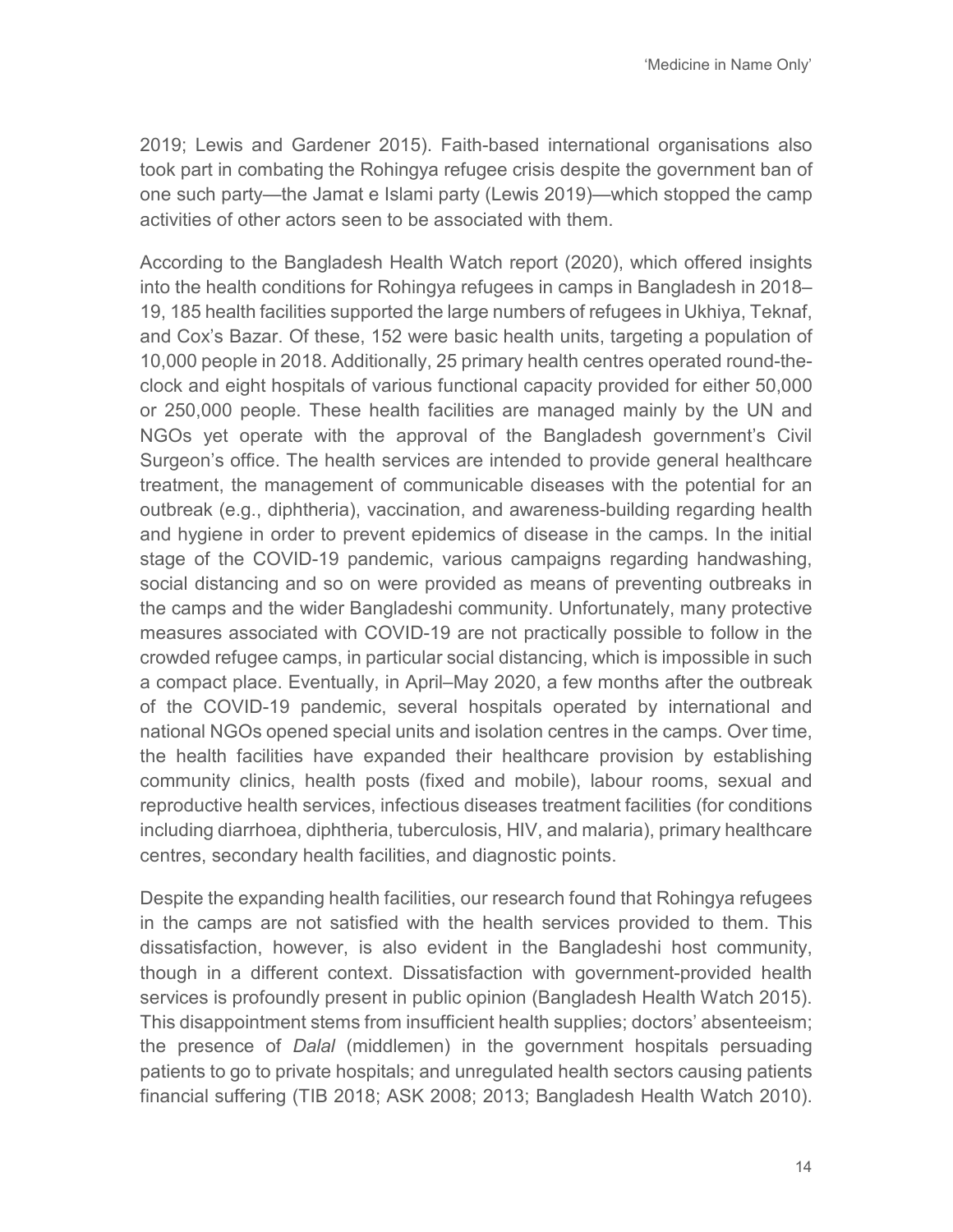Although 70% of Bangladeshi people depend on private healthcare, a prevailing perception is that private doctors and private health facilities are overly profitmotivated (*Gola-kata).* This reputation is evidenced by the fact that they are seen to prescribe unnecessary medicines and pathological tests in order to earn commissions from the pharmaceutical companies and diagnostic centres (TIB report 2013, 2018; ASK report 2008; Bangladesh Health Watch 2010). However, the healthcare services which have for decades been provided by NGOs (though delivered in partnership with the government) have proved popular among the community, and have made an active contribution to primary healthcare, vaccination, maternal health, and other programmes within the community (Lewis and Hossain 2021).

To return to the Rohingya people, one of their major complaints is not getting sufficient treatment for chronic diseases like cardiac or kidney disease. As the operation of many health facilities has been limited during the pandemic, with fixed capacities and reduced opening times, people report being unable to see doctors, even after waiting a couple of hours at the hospital. Aside from the healthcare facilities provided by the government and local and international NGOs, Rohingya refugees reported obtaining treatment from three other sources when they are sick. These sources are usually the pharmacy located in the camp, which is run by unregistered Rohingya doctors; traditional healers (*Boidyo*); and private healthcare services offered in the Bangladeshi community. The Rohingya refugees prefer to go to the 'unqualified' community doctors (popularly known as *Bogus doctor* or *bhua doctor*). In Rakhine state, not many doctors were permitted the chance to complete their graduate training due to the discriminatory government attitude towards Rohingya people. To mitigate the shortage of qualified doctors, the Myanmar government gave licenses to people who undertook basic training to provide primary healthcare. These non-graduated 'doctors' used to run the pharmacies in Myanmar where they provided treatments. After moving to Bangladesh as refugees, they continued their occupation in the camp, and the refugees have a lot of trust towards these non-graduated doctors.

Like for Mühlfried (2019), here trust is rooted in the therapeutic understanding of Rohingya refugees in their own community, which is embedded in the sociopolitical condition of Rohingya people in Rakhine state. For example, Emdad (a volunteer in a school in the camp) told us that:

Rohingya people have *ador* [affection] for injections. They want quick recovery, which can be 'assured' by a high dose of antibiotics, injection or saline. This practice emerges from the working class Rohingya people, who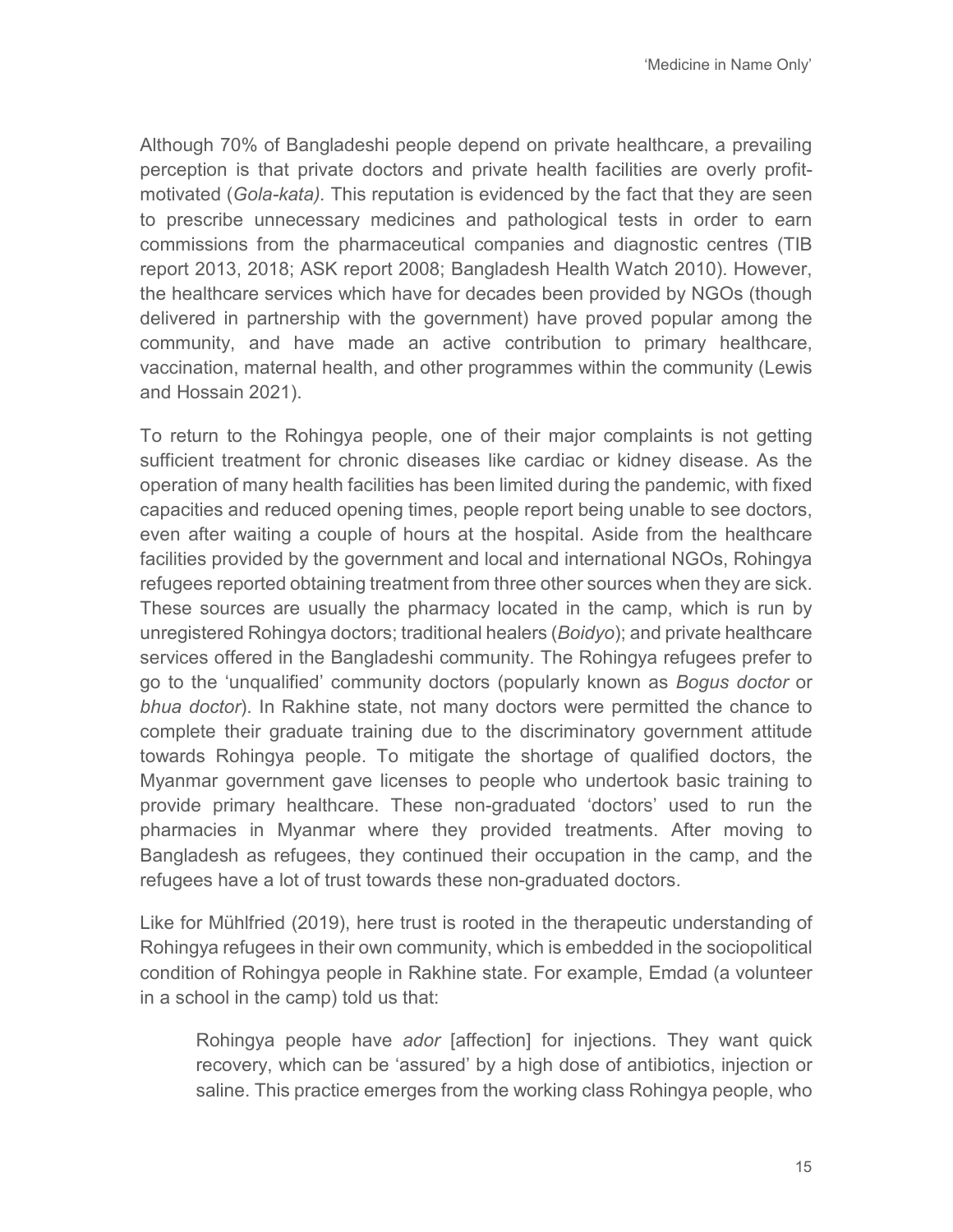could not afford to stay at home without going to work while they were in Arakan [Rakhine] state. Hence, they tend to ask the 'doctor' for a quick recovery: [an] injection or a high dose of medicine. Now it becomes their habit.

Abu Taher (a volunteer in an NGO) echoed this point when we talked about the Rohingya people's dependency on high-dose medicine (biomedicine). In a similar vein, Ahmed, a 32-year-old Rohingya man, who works as a mental health volunteer for an international NGO, said: 'People do not trust the medicine they get from the refugee hospitals. They do not think this medicine will work for them, and these medicines are not as powerful as an injection as these medicines can be bought over the counter'. Abu Taher further narrated that, along with going to the pharmacies, Rohingya refugees also go to the *boidyo* (traditional healers) to treat their diseases, which they perceive to be caused by an evil spirit. This is particularly the case in instances of mental illness. When the *boidyo* fail to heal the disease caused by the perceived evil spirit, they then go to pharmacies or hospitals.

For severe health conditions, where the necessary treatment is not available in refugee health centres and hospitals, doctors refer patients to hospitals with better facilities, outside the camp. Often, those refugees with greater resources prefer to go to private healthcare facilities. However, as well as a referral from the camp hospitals they require permission to leave the camp, which is not easy to obtain. Before the flight of the Rohingya refugees in 2017, many within the Rohingya communities with access to resources would travel to Bangladesh to use Bangladeshi private healthcare, which they are no longer able to do. The closure of this possibility has made them upset. Abu Taher, 33 years old, told us that many Rohingya individuals who could afford it had been under the treatment of private doctors for many years before arriving in Bangladesh as refugees, and were formerly able to access extensive testing and treatments. Now, many of them are continuing to take medicines initially prescribed by the Bangladeshi private doctors without following up, as they can no longer go to them for treatment. If they ask refugee hospitals for follow-up treatments or check-ups, they do not get the services they want. Refugee hospitals offer very basic treatments, a few common medicines, and almost no testing. Since they are not getting the treatment they want, many refugees with chronic diseases are dissatisfied and report feeling deprived.

The coexistence of trust and mistrust is evident from Abu Taher's conviction about the emergency healthcare on offer. He told how: 'we really get excellent emergency care, such as if anyone broke his leg or something like that. We even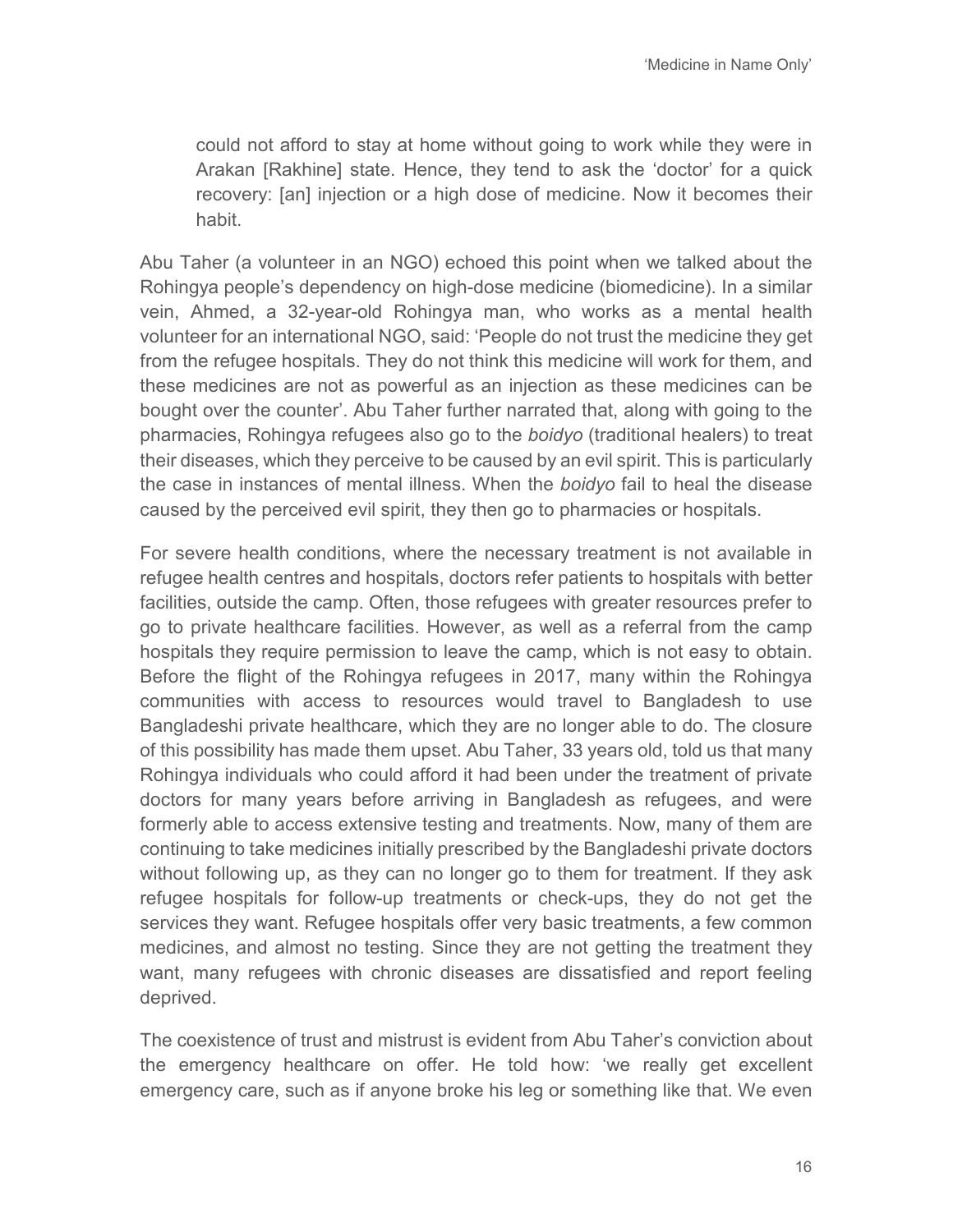get better primary care, like if anyone has body ache, headache, or fever'. At the same time, Abu's mistrust reared its head when he questioned why the treatment for chronic diseases like problems of the kidney, heart, or liver feels like a 'useless', fruitless exercise on the part of authorities; it is only very recently, for instance, that the hospital has started treating hepatitis. Abu narrated how his 65-year-old father, who has multiple chronic diseases, got permission for treatment when the refugee hospital referred him at last to the Cox's Bazar hospital, outside the camp. With great difficulty, he managed to obtain permission from the *majhi* (camp leader) to leave the camp for the treatment.

In 2019, Ahmed's one-year-old son had pneumonia, and the NGO hospital could not treat him. So Ahmed arranged to take his son to a private hospital in Chittagong with the help of friends. By contrast, Ahmed's mother cannot continue with treatment relating to her kidney removal surgery, which also took place in Chittagong, five years before the family were forced to flee Myanmar, because she cannot get the treatment she needs from the hospital near their camp. Another big hospital in another camp might be able to offer her follow-up treatment but the family cannot take advantage of this because ARSA controls that camp area. This is another internal political issue that also affects refugees' lives in the camp. Although by fleeing to Bangladesh, Rohingya people were able to escape from the Burmese army, ARSA has become a new threat. Hence, Ahmed buys medicine for his mother from the pharmacy outside the camp, using the old prescription, and takes advice about her treatment from his doctor friend. He is also very annoyed and worried about the Bangladesh government's decisions about vaccinating children in the camp. Both of his children were already vaccinated against diphtheria and he did not want his children to get vaccinated a second time as he was concerned about the side effects. Despite his children having a vaccine card from Rakhine state, those in charge of vaccination did not accept the card as proof of their previous vaccination, and Ahmed had no choice but to accept that, in line with the government's rules, his children must again be vaccinated.

Another poignant account of the coexistence of trust and mistrust was highlighted when Emdad, the NGO volunteer, put us in touch with Mahmudur, who owned a small shop in the camp selling candies, cookies, snacks, and betel leaf (*paan*). In talking about his feelings about the medical services in the camp, he immediately turned to the instance of his wife's recent death. Mahmudur narrated that in October 2020, his wife had died 17 days after giving birth to their fourth child by emergency C-section. Mahmudur's wife was discharged from the hospital on the fifth day but was taken back to the hospital after she started having severe stomach pain. The hospital sent her back home with some medicine, which did not cure her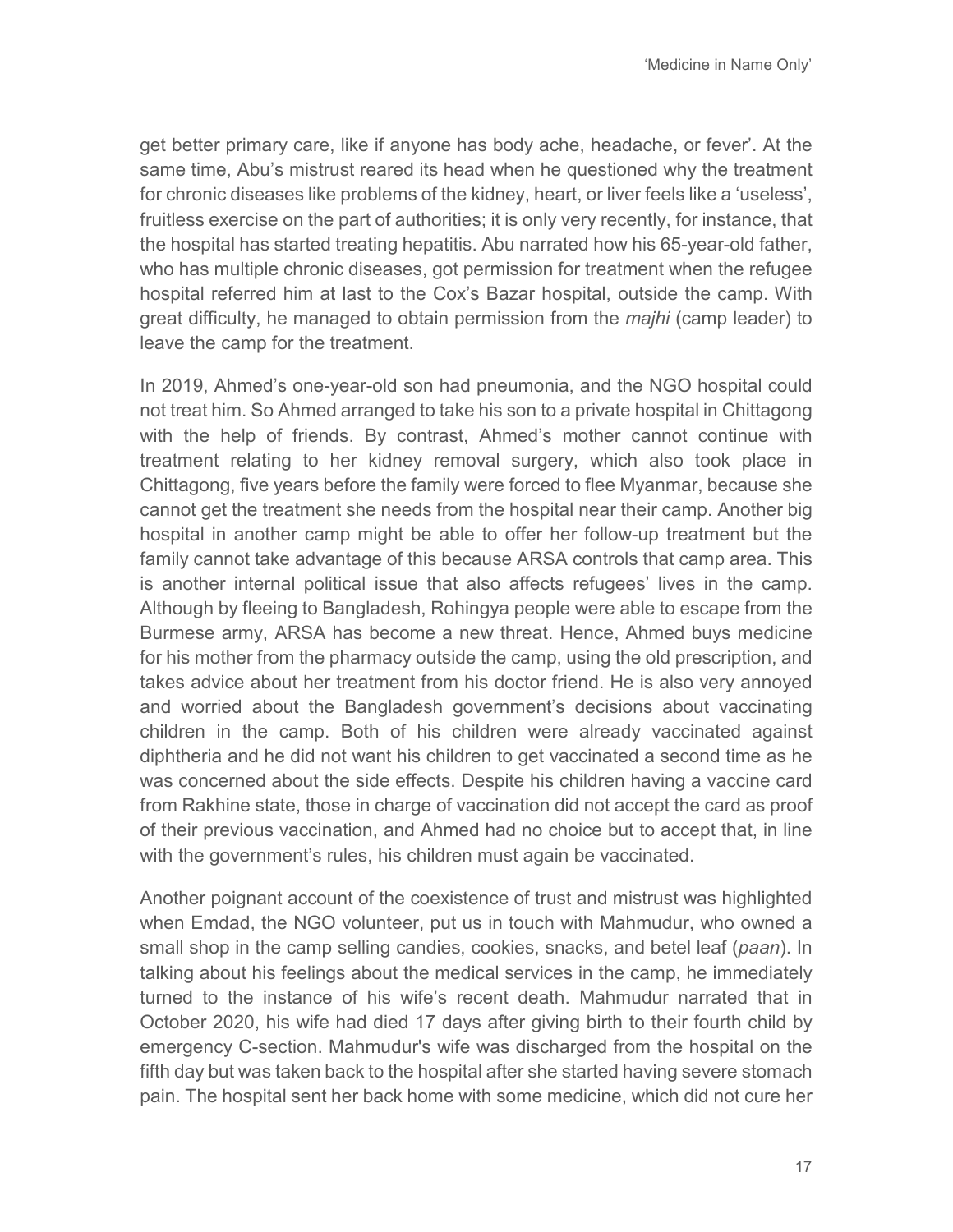pain. Then Mahmudur and his wife sought treatment from their own community doctors. Mahmudur did not take her back to the hospital, despite her worsening condition, since the hospital had not done anything for her stomach pain when she was there. Instead, he trusted their own community doctor over the hospital, as he believed the hospital would not cure his wife.

Rohingya communities are also accused of selling the medicine they get from hospitals. They are perceived to go to the hospital to get medication so that they can sell it, while actually taking treatment from their trusted community doctors. However, this accusation was denied by Lwing Naing, the young activist with whom we started this article. He told us, 'the accusation should not be generalised to all refugee people. Maybe very few people sell medicine to buy their food. We get basic food supplies from NGOs, but we have to buy vegetables and other stuff that [you] need money to buy'.

In each of these instances, we see an interplay of trust and mistrust. Mistrust towards the medical services is a means of protecting oneself from the authorities, who are deemed to have failed refugees already, like in the case of Mahmudur. Mistrust is seen in the attitude towards medicines being provided, which are deemed to be 'useless', like in the case of Abu Taher's father. Instead of relying on camp medical services, Rohingya refugees would rather use their community doctors, and the new networks and kinships that they have developed in the camps.

#### **COVID-19 in the refugee camps**

Lockdown (announced as a form of 'national holidays') was declared in Bangladesh on 25 March 2020. Besides its health impacts, COVID-19 has brought uncertainty in many ways to people's lives across society and culture. During the pandemic, accessing medical treatment became difficult and uncertain, which also triggered fear,<sup>[12](#page-17-0)</sup> rumour, and misinformation about COVID-19. The pandemic has also affected the Rohingya people living in the refugee camps in many different ways.

The Government of Bangladesh had in September 2019 restricted internet and mobile networks in the camps on security grounds (HRW 2020),<sup>[13](#page-17-1)</sup> although the

<span id="page-17-0"></span><sup>12</sup> Various anthropologists have explained fear not merely as an individual's response to the danger, but also as collective feelings that remain in social memories, and structure individuals' daily lives (Kleinman, Das, and Lock 1997; Das 2020; Scheper-Hughes 1992; Green 1994, 1998).

<span id="page-17-1"></span><sup>13</sup> The Bangladeshi government, like that of many countries in the world, uses a 'digital fog' (see Mookherjee and Lacy 2020) to disrupt internet access, making it harder to circulate and access images and information. It also uses its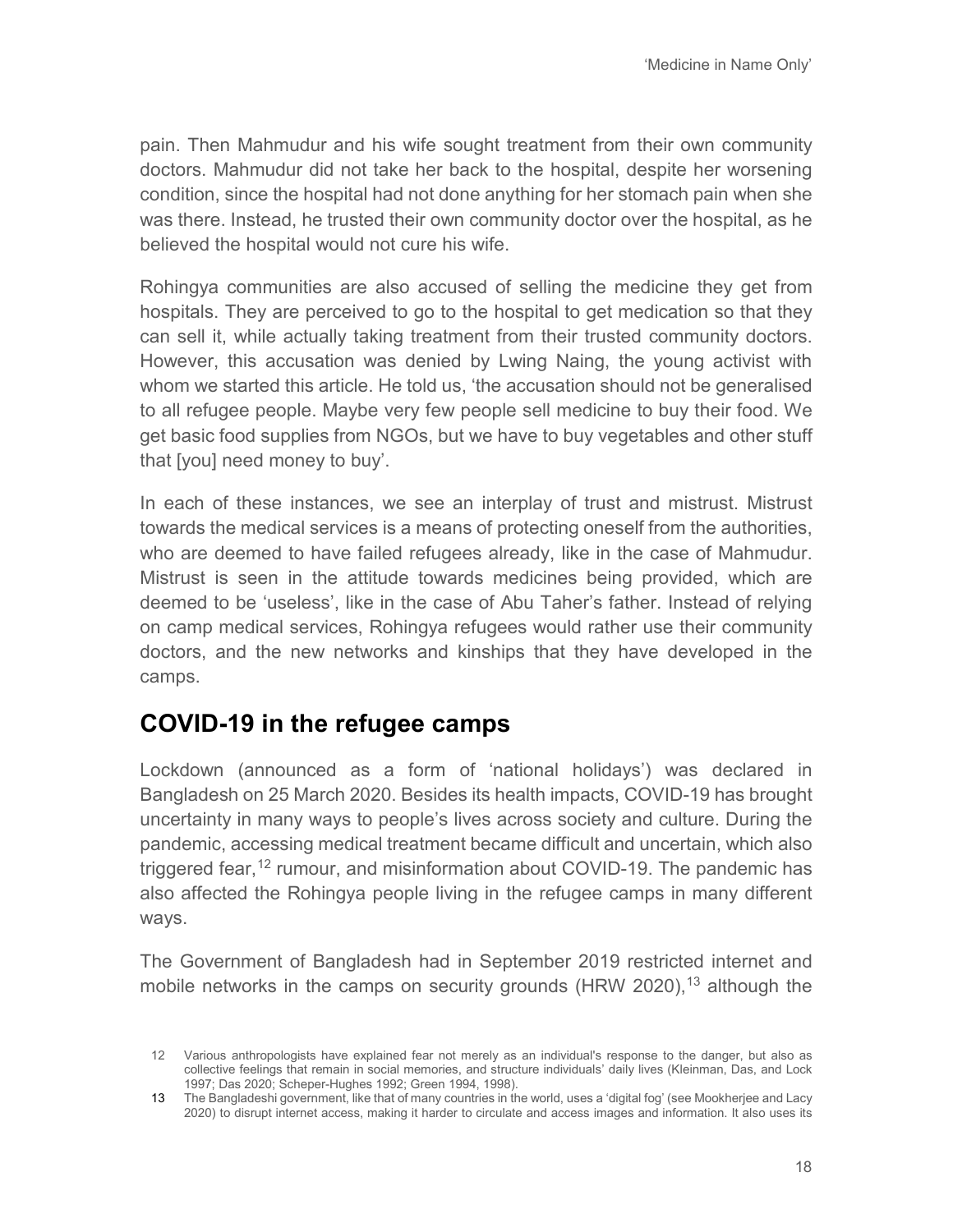nature of the potential risk of having an internet connection in the camps has not been clarified by the authorities. While internet-based information became an essential source of knowledge about COVID-19, the internet blackout and mobile network restrictions prevented millions of people from getting health information. This government decision also risked the health and lives of over a million people by obstructing emergency health services and the coordination of essential preventive measures. Ahmed told us:

By the internet blackout, our access to health information was denied. We failed to contact our sick relatives who were in a different camp. In the early days of the pandemic, internet sources played a pivotal role in restoring our courage. We have many friends and relatives around the world. For those who are traumatised by the persecution, staying in contact with family and friends [is] crucial to their lives.

These attempts to disconnect them from the world and the rest of the community is a way of silencing the Rohingya refugees. Ahmed added, 'We do not know about corona[virus] infection rate in the camp. Now government restores the internet, but the bandwidth is still [too] low to establish a proper connection'. He went on anxiously, 'I don't know what else they will do with us after that'. A profound mistrust towards the Bangladeshi government is evident in Ahmed's statement. His expression about deprivation and silencing is related to the Myanmar government's coercive nature. At the same time, Bangladesh as 'host' has also decided on an internet blackout as its own security measure. Ahmed, like his fellow refugees, conflates the experiences. Hence mistrust, rumours, fear, and vulnerabilities are felt by the Rohingya refugees at the intersection of the Myanmar government's coercion and the Bangladeshi government's decision over internet blackout. These feelings are also in evidence, more recently, in relation to refugees' further displacement to the island of Bhashan Char by the Bangladeshi government. In December 2020, the Bangladeshi government started relocating Rohingya refugees to this isolated, low-lying island, which is prone to cyclones and floods, as part of what is thought to be a 'long term solution' to the refugee crisis (Bhuiyan 2020).

Here it is important to note that fear, stigma, and lack of trust in health authorities during the COVID-19 pandemic have also been documented among the 'native' Bangladeshi population. This is particularly linked to the government's draconian

Digital Security Act to control online behaviour related to comments linked to the 'image of the state', among other concerns. See Human Rights Watch (2020).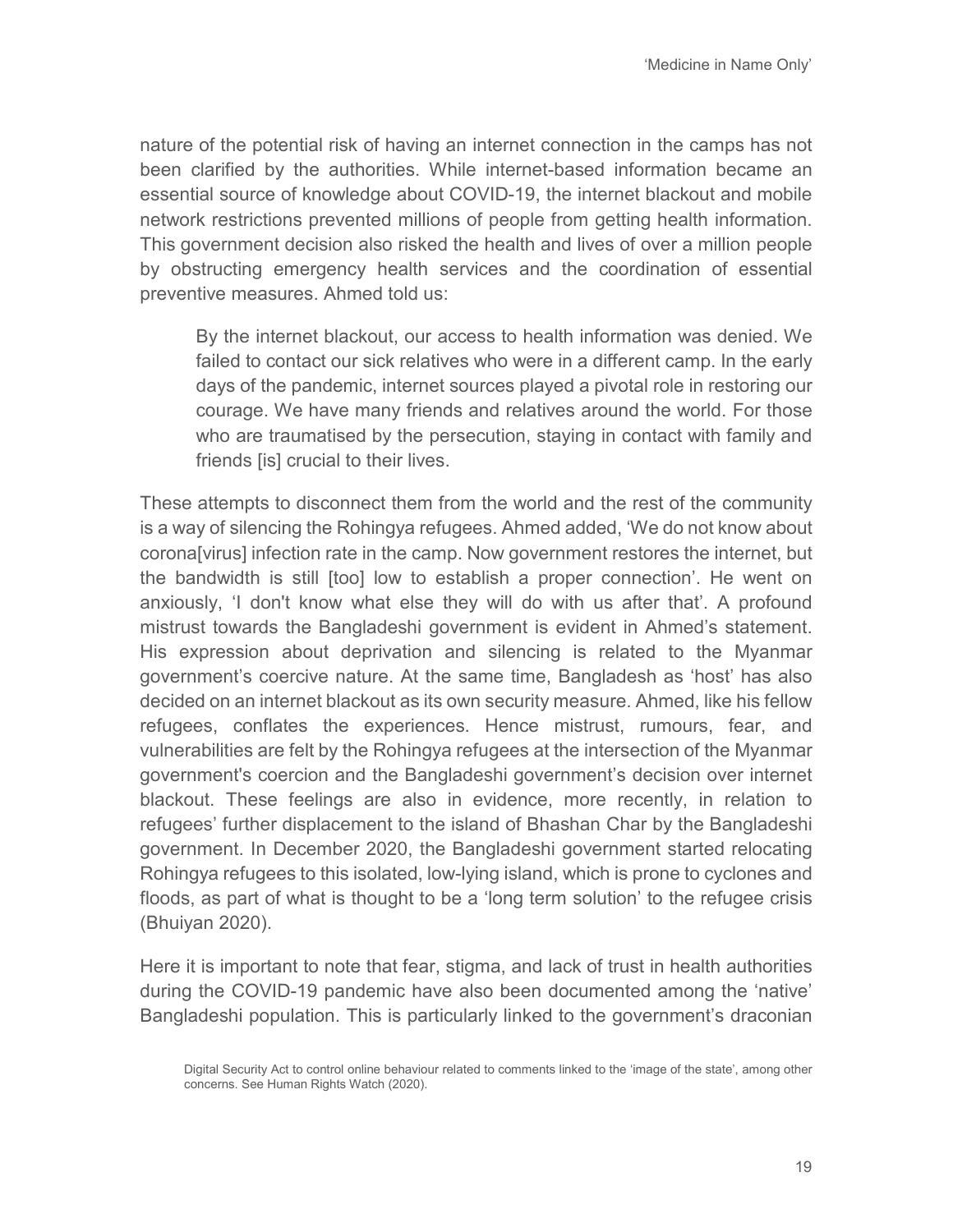Digital Security Act (Mookherjee and Lacy 2020) and its implementation during COVID-19, which has led to numerous arrests, incarceration and death (see Rabbit 2020; Bdnews24 2021). Ahmed's palpable fear about what further action the government might take, however, highlights the particular vulnerability of the Rohingya community, which is distinct from that of native Bangladeshis. Here the Rohingya communities are ensconced between the genocidal persecution of the Myanmar government, the humanitarian policing of the Bangladeshi government (including marginalising them to Bhashan Char), and a global pandemic whose reach threatens their proximate living in the camps. Moreover, with the February 2021 coup by Myanmar's military generals, Rohingya refugees' prospects of returning home are also diminishing, and they continue to be dependent on the Bangladeshi authorities. It is their recent and ongoing political experience that makes their fear and mistrust of a different intensity to the experiences of 'native' Bangladeshis.

The lives of Rohingya refugees, whose daily sustenance and activities mostly depended on national and international humanitarian aid, were initially disrupted by the pandemic as the normal way of life was completely shut down. Aid workers were compelled to reduce their usual activities and services in camps, and donor agencies also restricted their activities in order to protect service providers' health and security. Yet, forms of mistrust and rumour persisted despite the awareness initiatives taken by the government and international NGOs to prevent and manage the pandemic spreading in the camps.

#### **Forms of rumour and mistrust**

With great disappointment, Ahmed told us that his father-in-law does not believe in the spread of SARS-CoV-2, thinks it does not infect Muslim people, and is an invention by foreigners. Furthermore, he thinks that every year, flu-like diseases spread in the community. For those with weak health, their condition gets worse or even fatal. Ahmed thinks that many people in the camp and in Bangladesh, like his father-in-law, do not believe in COVID-19 because of ignorance. He also added an explanation of this community attitude:

[A]ctually, they do not have any other choice but deny the coronavirus, as they are unable to follow the restrictions. We live in a crowded place, and we must go out for work. We cannot maintain social distance by staying at home. If we do so, we will die not of coronavirus but hunger. So, people deny the facts of coronavirus. By denying, they accept the reality of their incapacity to follow the social distancing restrictions.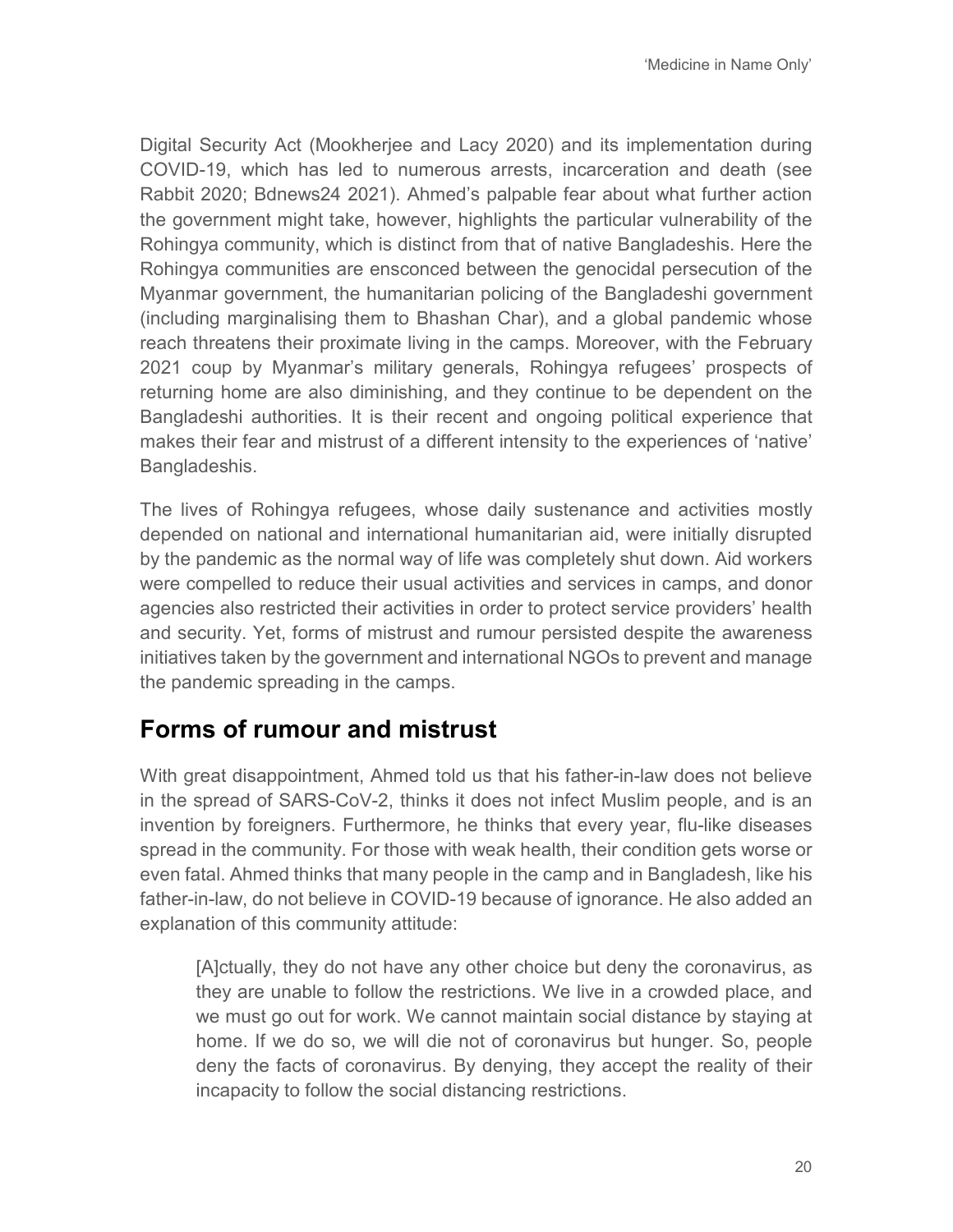It is interesting to see how rumour is justified and becomes part of coping strategies, as evidenced through Ahmed's narratives. In a similar line of argument, anthropologists have long analysed the relationship between rumour, scepticism, and politics from local to global levels (Armstrong 2016; Feldman-Savelsberg, Ndonko, and Yang 2017; Firth 1956; Perice 1997; Renne 2010). However, we also found that Rohingya refugees strategise to combat the virus by drinking warm water and tea with spices. Sompare and Sompare (2019) similarly found that amidst rumour and mistrust, the health preventive measures undertaken by Guinean people against the Ebola virus were based on traditional practices, alongside biomedical measures.

On the other hand, Nasrullah, a Bangladeshi man who works for an international NGO-run hospital, told us:

We do not get corona[virus] suspected patients despite volunteers and health workers making door-to-door visits in the camps. We had to take information from the *Majhi* [camp leader] if anyone had corona[virus] symptoms*.* We found a multi-layer of fear, mistrust, and rumour omnipresent in camps that prevent them from going to hospitals even for the non-COVID related diseases.

Here Yarrow's statement on mistrust seems instructive: 'Mistrust develops through multiple contexts and concerns as ethical and ideological sensitivities, orientations performed through people, material contexts, domestic spaces and institutional cultures of various kinds' (2019, 219). Extending this observation to the Rohingya refugees, we find that their mistrust is located explicitly in their recent and ongoing political pasts and present psychosocial domains, and it is exhibited through their response to the pandemic.

Rohingya refugees are suspicious of the health service providers and worry that if they are admitted to the hospitals for COVID-19 infection, doctors will kill them to stop them spreading the virus; being refugees, they also believe themselves to be considered easily dispensable by various authorities. MSF (2020) has documented similar findings. Various researchers have found comparable discourses of mistrust towards health providers during the West African Ebola epidemic of 2013– 16, who were believed to have killed infected patients to prevent the spread of the disease (Brown and Marí Sáez 2020; Mühlfried 2019; Ali 2020). The perceived biomedical control over the body and lack of understanding of the new contagious disease might be the root of mistrust in the healthcare providers during the epidemic. Moreover, the strict separation of the therapeutic infrastructure during the pandemic creates a dramatic situation in people's minds, contributing to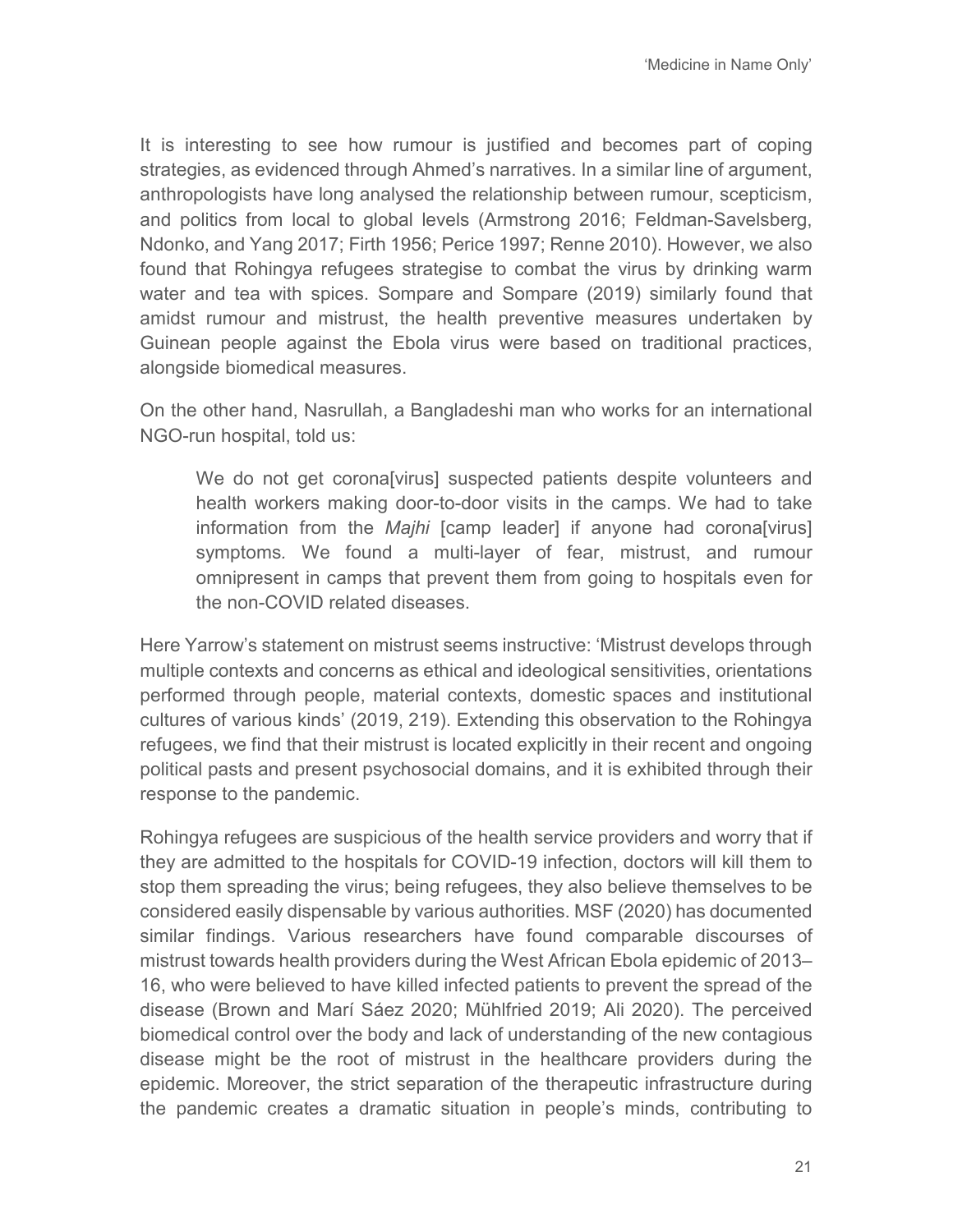mistrust and fear (Brown and Marí Sáez 2020). As a result, the separation of the isolation unit is a geographical, physical, and emotional separation that the refugees greatly fear.

Emdad told us that it is not always mistrust that prevents Rohingya people from accepting treatment for COVID-19 in the isolation centre, despite the offer of food and shelter for the patient's whole family during the mandated period of isolation. He said: 'from April–July [2020], we all had flu-like symptoms. But we did not go to the hospital. We took care of ourselves, and we bought medicine from the shop [over the counter]. One of the reasons is they [camp residents] cannot accept the detachment from the family.' Furthermore, the isolation unit might not be considered 'safe' since isolation was considered to further stigmatise individuals and families for being infected. Besides, respondents heard information from various sources about the isolation centre, which made them doubtful about doctors' and other healthcare providers' efficiency, since they were reported to maintain distance and did not touch patients. As Brown and Marí Sáez (2020) rightly point out, 'understandings of trust are a helpful entry point for making sense of how people developed and interpreted different forms of separation during the epidemic' (13). The fear of separation stems from the violent political experience of forceful displacement and mass killing and, due to the embedded fear and lack of trust, many Rohingya refugees reject the offered treatment and take an active stand against what they perceive as others taking advantage of their vulnerability.

Other rumours exist in the camps: that the refugees in general as well as the infected patients will be handed over to the ARSA, who will kill them, or they will be relocated to Bhashan Char. Their fear and mistrust in the health services are rooted in the political context of their flight, which increases their vulnerabilities. Lwing Naing's observation about 'medicine in name only' highlights not only the mistrust of the Rohingya refugees but also shows the futility of the health service because of its inadequate understanding of the political context of the Rohingya refugee situation. By avoiding or denying the health service, Rohingya refugees show their resistance to the system, which they find threatening to their existence. At the same time, however, mistrust also enables them to inhabit a zone of protection. As a result, they can avoid being in the spacious, new isolation centres and instead protect themselves within their networks in the anonymous, crowded spaces of the camp.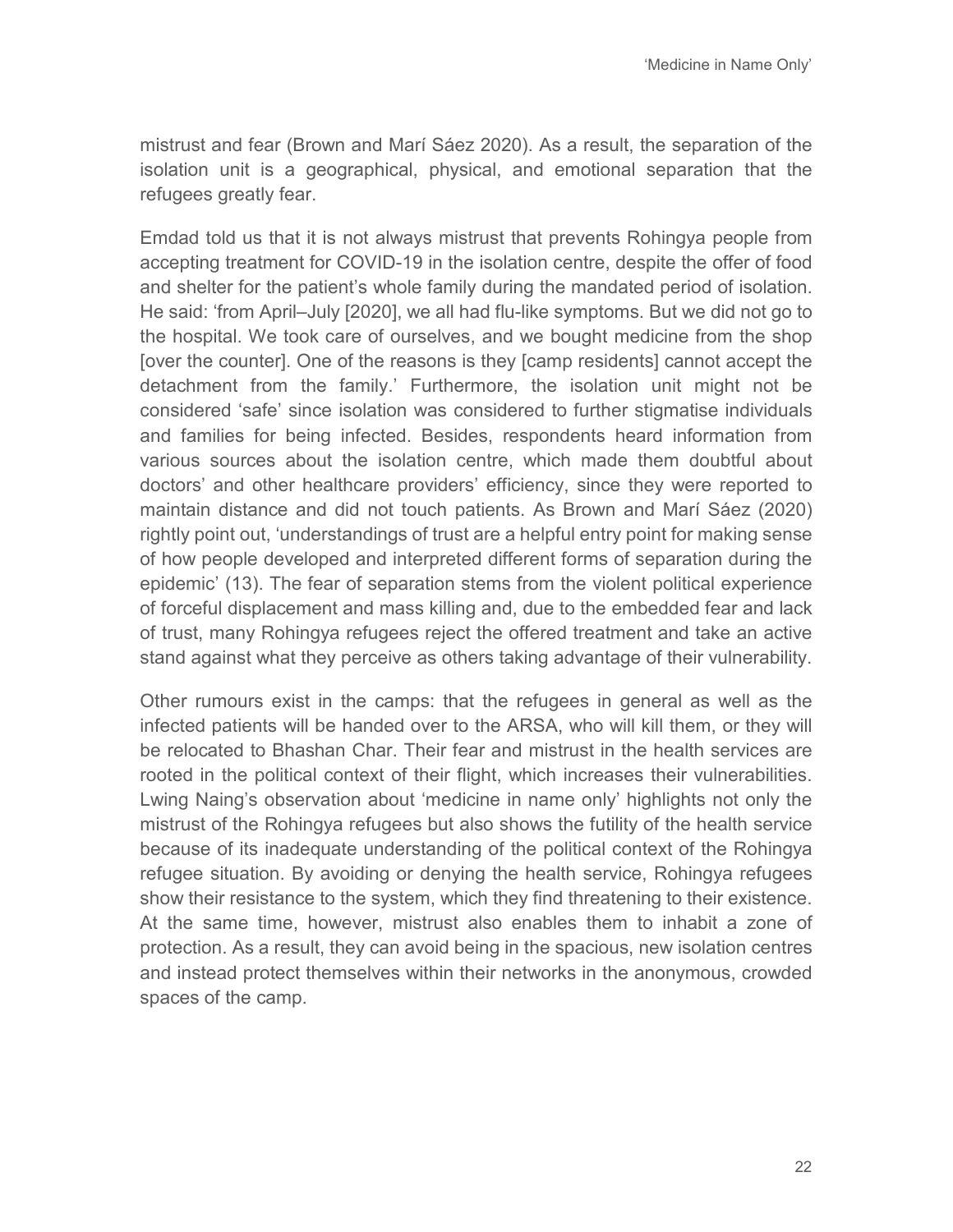## **Conclusion**

There is nothing that man fears more than the touch of the unknown. (Canetti 1962, 15)

Elias Canetti's chapter on 'the fear of being touched' by the unknown and strange crowd does impart the potentiality of danger from the effervescence of the crowd alongside its radical and equalising possibilities (Canetti 1962). Canetti's dictum about the fear of the touch of the unknown, of the crowd as a source of fear, has been extended under COVID-19 to the known. The pandemic has made us fearful of the touch of the familiar, as it is unknown what others might have touched which can lead to the transmission of the virus. Hence crowds and the possibilities of proximity and touch are anathema and a source of fear in the context of the pandemic. Yet, the crowd has become the site of production of trust for Rohingya refugees amidst the fear of contagion. Crowds have long been considered to be without power and opposition to 'the people'—the latter standing in for connotations and ideas of democracy. Yet the crowd's vitality, with its limited freedom, is increasingly deemed to be a possible unit of politics (Chowdhury 2019). In her book *Paradoxes of the Popular: Crowd Politics in Bangladesh*, Nusrat Chowdhury shows how protesting crowds have been the site of resistance, a space of meaningful change in the democratic culture of Bangladesh, as in many other places (idem, 8). Their potentialities, she shows, could be mobilised by those in power and their opponents.

Unlike Chowdhury's (2019) formulation, the overcrowded Rohingya communities in the camp are not a mob nor a political mass with direct democratic potential. But in their capacious configurations, they are different entities. The Rohingya crowds show how protection and resistance are closely intertwined in the proximate inhabitation of camp life and its vulnerabilities. The paradox of the crowded camp as the source of protection and resistance on the part of the Rohingya communities—which is manifested as mistrust in healthcare services—makes us reflect on the varied conundrums relating to the relationships between trust, separation, and touch. Scholars Brown and Marí Sáez (2020) have reminded us of the varied connotations of separation in the context of the pandemic. Mistrust and fear are not only generated among the Rohingya refugees by the geographical, physical, and emotional separation of the therapeutic units. They are also intertwined with the past and ongoing displacement that they have been and are being subjected to by the Myanmar and Bangladeshi governments. In these zones of separation, with the camp as the penultimate and visible zone of separation, the fear of touch of the unknown and the known has generated further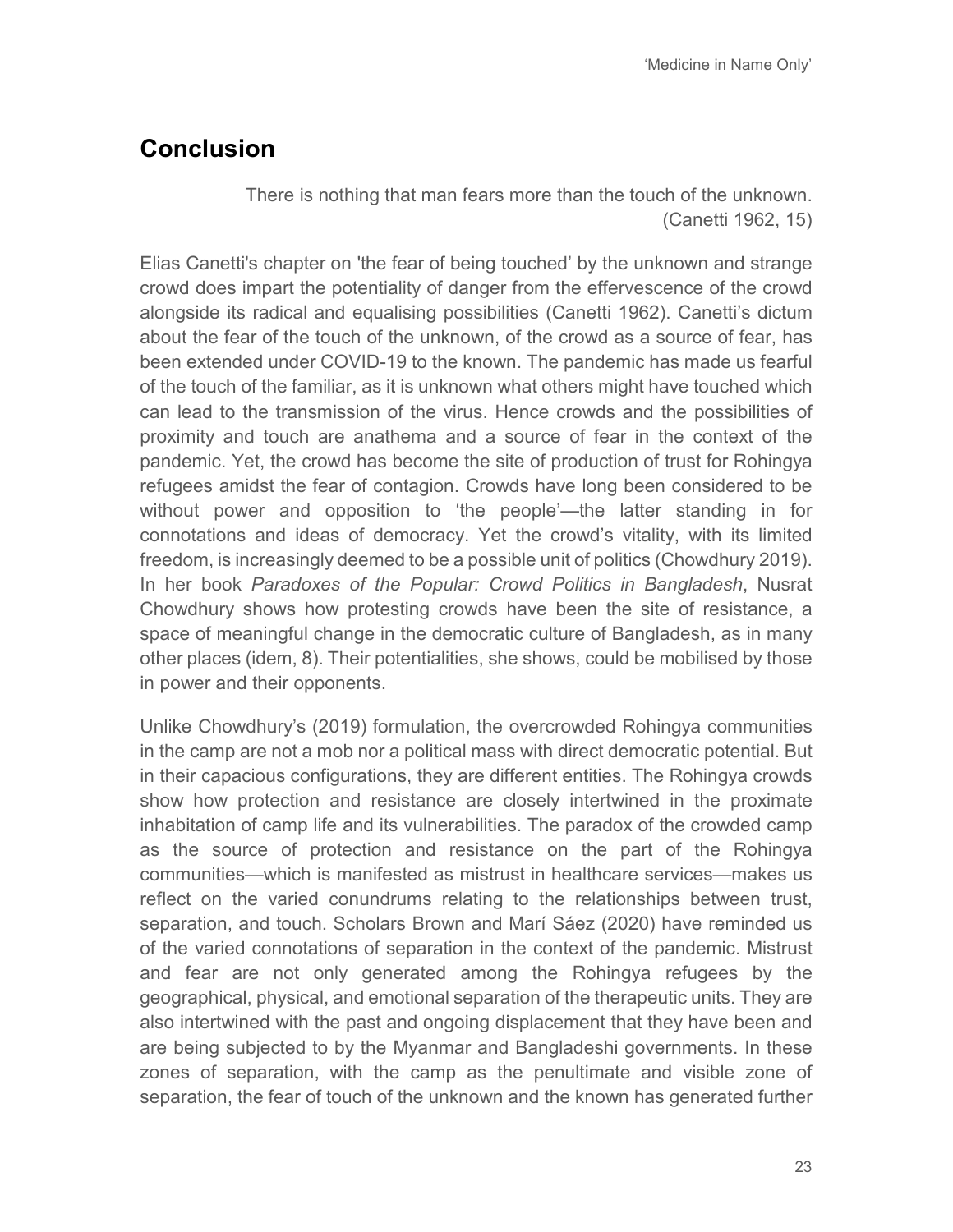vulnerability among the Rohingya communities. As a result, we see new networks of kinship developing through online spheres where proximity, intimacy, and touch are enabled through screens without the fear of contagion. As a result, the internet blackouts feel like such an existential threat, as expressed by Ahmed's fearful speculation about what might happen to them next. Here, 'next' stands in for the palpable and visceral sense of fear, mistrust, and vulnerability among the Rohingya communities. The crowded camp and its lack of space, on the other hand, becomes the zone of anonymity, protection, and resistance among the Rohingya communities.

In the midst of keeping ourselves away from the socialities of touch, our article has explored how the fear of the spread of the SARS-CoV-2 virus has impacted the proximate lives of the Rohingya refugees in the crowded camps. Bangladesh has been lauded by the international community for giving a home to the refugees, and this welcoming stance has been linked to Bangladesh's experience of its own people having been refugees during the 1971 war (Lewis 2019). Hence, Bangladeshis are deemed to have empathy for the conditions of the Rohingya refugees fleeing genocidal attacks by the Myanmar government. However, the presence of the Rohingya refugees in the southeast corner of Bangladesh has led to a tinderbox of conflict with the locals, and many rumours circulate about the Rohingya refugees. Hence as a source of displacement and refugee politics, the Rohingya refugees have been the nemesis of many Bangladeshi people, including those in the activist communities in the democratic and public life of the 'host' country.

The rumours and negative views about the Rohingya refugees are also evident in the response of the Rohingya communities to their circumstances within the context of COVID-19. Rather than seeking out the facilities of the spacious, clean isolation centres with their provision of food and medicine, Rohingya communities have preferred to stay in their crowded camp with their shared bathrooms and proximate conditions. Following Chowdhury (2019), crowds are a site of resistance, and we would extend this argument further to say the crowds of the camp are a source of protection for the Rohingya refugees who do not trust the medical and government facilities within the camp. In thinking through Canetti's (1962) contention that crowds allow for collective joy to be experienced as transcendental, and that being part of one submerges our individual failings (see Satyogi and Saria's introduction to this special section), we also want to highlight the role of anonymity as a source of security and strength for the Rohingya refugees. As a result, they continue to stay within their crowded facilities as this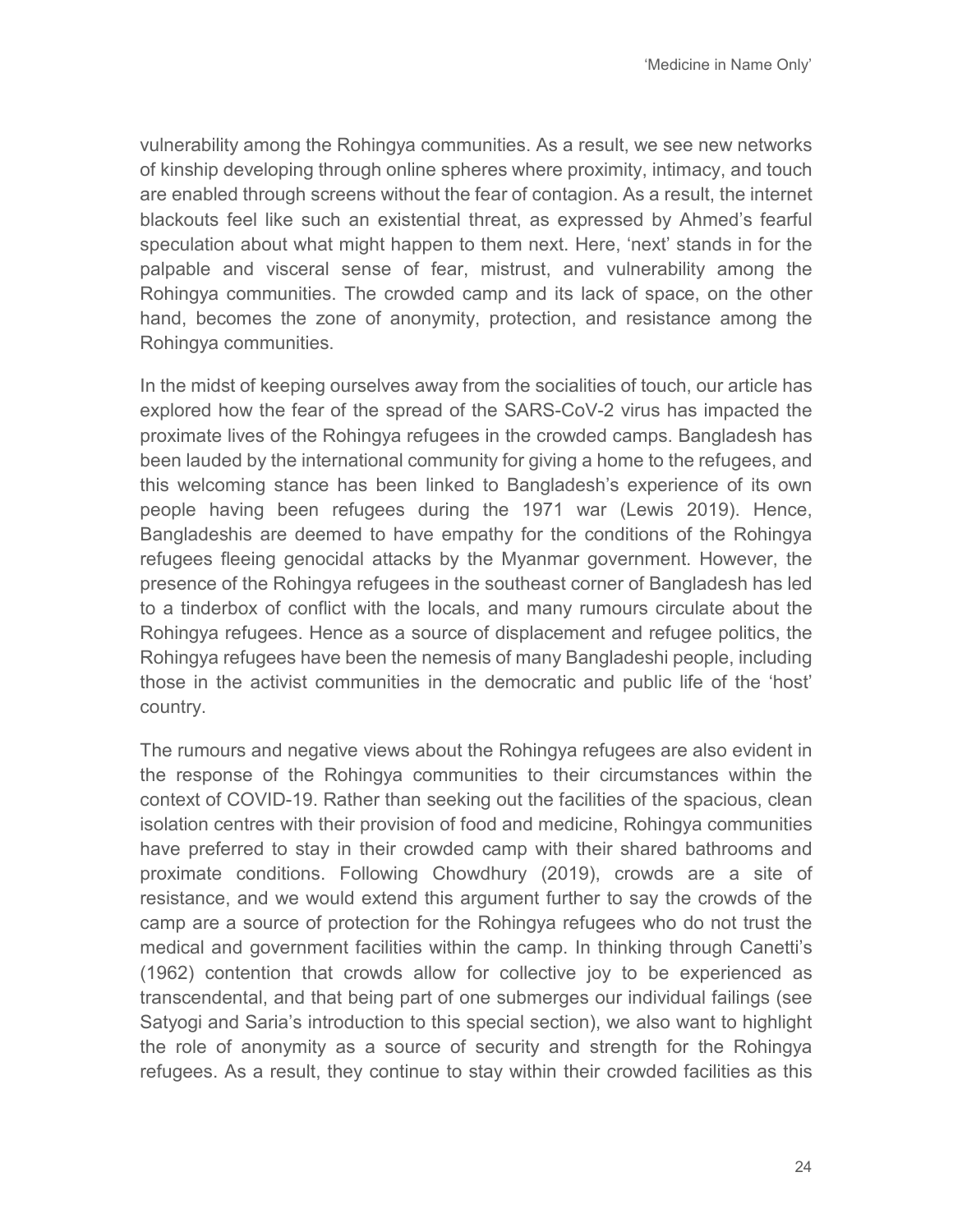crowd is a source of defence and security for them against the technologies of medical governance, which may, they fear, deem them dispensable.

Above all, the crowded camp is also a source of protection and information in the face of constant disruption to the Rohingya refugees' 'virtual streets' (Mookherjee and Lacy 2020, 285–86): in other words, the interruption of their online access by the government authorities. As a result, when digital access is disrupted in the camps, Rohingya refugees develop networks of trust offline, and these then become the trusted online sources, even if they are from those beyond their immediate families. Certain offline and online sources are thus vital manifestations of trust that cohere through non-intimate forms of sociality (Broch-Due et al. 2016). Therefore, as new kinships are formed within these novel networks of trust, the development of mistrust displaces trust and finds its home in these new networks. In the process, we identify how mistrust and crowds both emerge as sources of strength, protection, and security among the Rohingya refugees.

In this article, we have argued that for the Rohingya refugees mistrust is not the opposite of or negation of trust but is instead a form of protection within a perceived hostile context. We argued that Rohingya refugees' response to the COVID-19 pandemic is located in their unstable post-genocide traumatic context and is thus conditioned by their oppressive past. The manifestations of mistrust among the Rohingya refugees are also a perception of their futures amidst their vulnerabilities to genocidal persecution by the Myanmar government and animosity from the Bangladeshi communities. This is alarming given that, as of 3 October 2021, 3084 confirmed cases and 32 deaths had been reported in the Rohingya refugee camps (WHO Rohingya Crisis Situation Report, 2021). It is of critical significance to understand why medical facilities set up for COVID-19 affected Rohingya refugees remain almost empty.

While states provide support for refugees on humanitarian grounds or under geopolitical pressure (Ong 2003), we have argued that mistrust among the Rohingya refugees living in the world's largest camp in Kutupalong can only be understood through their individuated life trajectories and politics in the context of their history of systemic and ongoing oppression. While deemed to be noncooperative in terms of their resistance to the policed health facilities in the context of COVID-19, the paranoia of the Rohingya 'crowd politics' (Chowdhury 2019) highlights their attempt to communicate with a global public (Canetti 1962), in the context of Bangladesh and a continued statelessness engendered by the Myanmar government.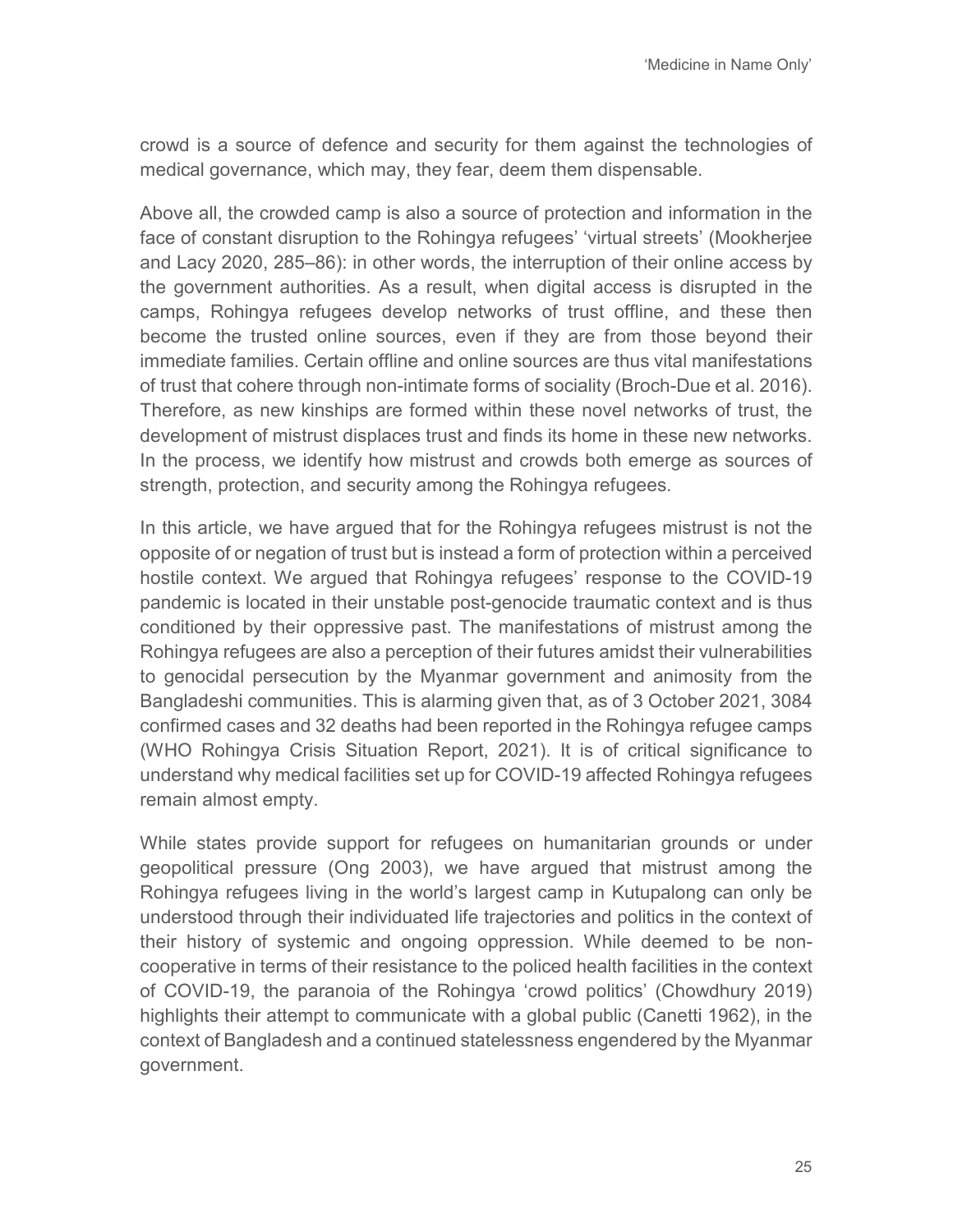# Acknowledgements

We are indebted to Professor Veena Das for her stimulating discussion during the fieldwork for this article, which greatly inspired us to explore the Rohingya experiences in the context of the COVID-19 pandemic. We would like to thank the respondents for their participation in the study and for sharing their experiences with us. Our key informant greatly assisted us by introducing us to other respondents, making the remote fieldwork smoother and less stressful. We also thank the editors of this special issue for giving us the opportunity to contribute, and for the valuable comments by Vaibhav Saria. Critical feedback from four anonymous reviewers, various friends, and colleagues helped to strengthen and clarify this article enormously. This article was written when being funded by the British Academy/Leverhulme Research Grant (2020–2022) (SRG20\201602): 'Household Dynamics under Crisis: COVID 19 Policies and its Implications for Bangladeshis at Home and in the Diaspora (UK)', PI Professor Nayanika Mookherjee (Durham University).

# About the authors

*Sadaf Noor E Islam* is a medical anthropologist with extensive ethnographic research experience through her Wellcome Trust-funded PhD on the biomedicalisation of death in Bangladeshi hospitals. Her research interests are in the fields of health, biomedical technology, death and end-of-life care, hope and health; gender and social inequalities; and hospital and ethnographic research. She is well networked with and knowledgeable about Bangladeshi and Rohingya contexts at 'home' and in the UK diaspora. She is currently a postdoctoral research associate on the British Academy/Leverhulme-funded research project 'Household Dynamics under Crisis: COVID 19 Policies and its Implications for Bangladeshis at Home and in the Diaspora (UK)'.

*Nayanika Mookherjee* is a professor at Durham University (UK) and has expertise in political anthropology, genocide, migration and state violence, gendered violence in conflicts, and reconciliation and adoption, specifically linked to Bangladesh. She is the author of *The Spectral Wound. Sexual Violence, Public Memories and the Bangladesh War of 1971* (2015 Duke University Press; 2016 Zubaan). In 2019 she co-authored a survivor-led guideline, graphic novel and animation titled 'Birangona and Ethical Testimonies of Sexual Violence During Conflict', in Bangla and English, which received the 2019 Praxis Award from the Association of Professional Anthropologists. It is being used for teaching research methods by academics as well as by governmental and non-governmental organisations working with survivors of sexual violence during conflict. She is the Principal Investigator of the British Academy/Leverhulme-funded research project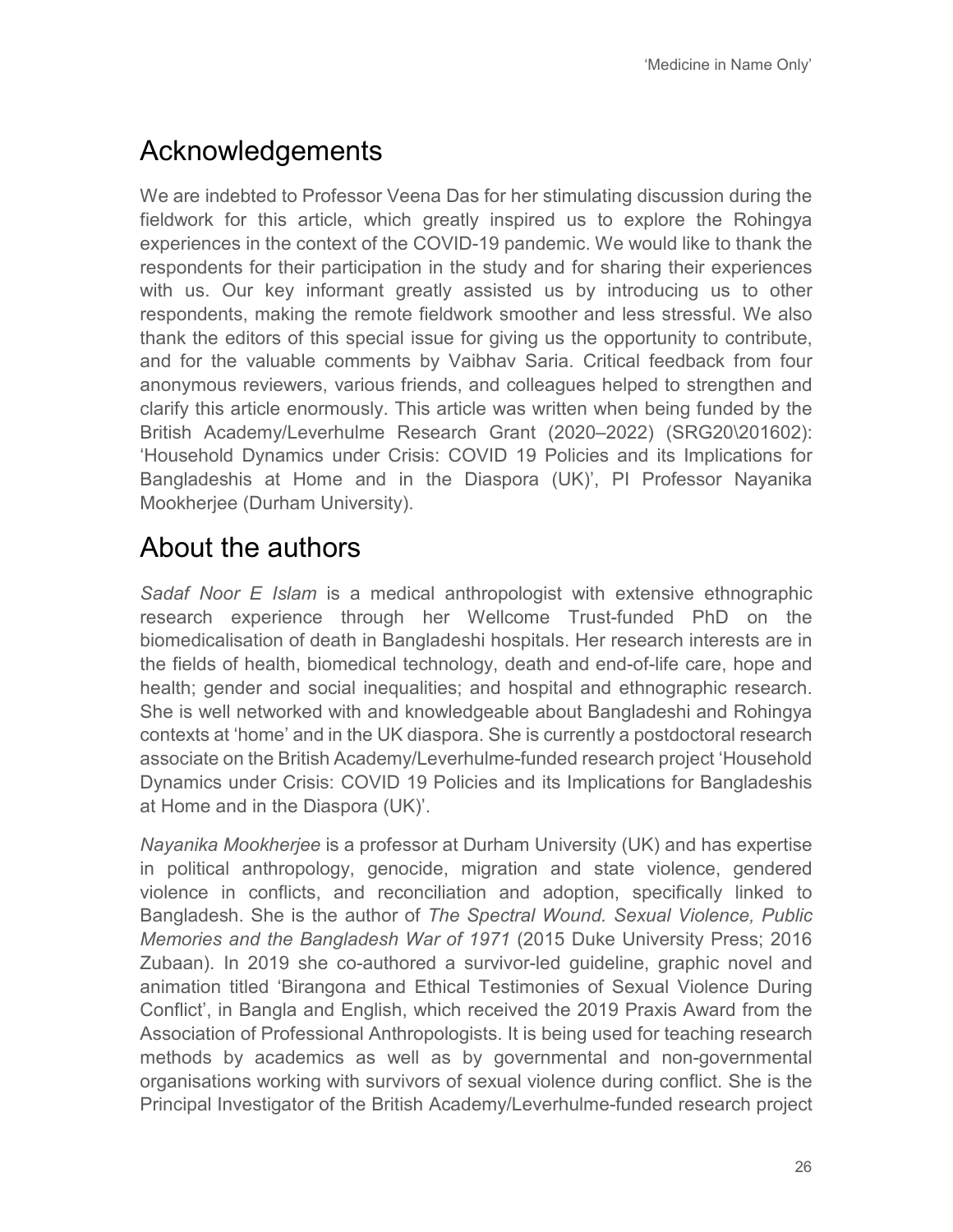(2020–2022) (SRG20\201602): 'Household Dynamics under Crisis: COVID 19 Policies and its Implications for Bangladeshis at Home and in the Diaspora (UK)'.

*Naveeda Khan* is Associate Professor of Anthropology at Johns Hopkins University. Her thematic interests include: Bangladesh's riparian society, ecological consciousness and climate change, and Pakistan's religion, urban anthropology, and law. She is the author of *[Muslim Becoming: Aspiration and](https://www.dukeupress.edu/muslim-becoming)  [Skepticism in Pakistan](https://www.dukeupress.edu/muslim-becoming)* (2012), which won the 2013 American Institute of Pakistan Studies Book Prize. Her research and writing on Pakistan has been funded by the National Science Foundation, Fulbright Hayes, the Social Science Research Council, Wenner-Gren Foundation, the American Institute of Pakistan Studies, the Columbia University Lindt Fellowship, the United States Institute of Peace and the American Philosophical Society. Her works have been published in *Social Text*, *Cultural Anthropology*, and *Comparative Studies in Society and History*, among other journals. With Dr Veena Das and Dr Jeremy Greene, Khan is the co-organiser of Andrew Mellon Foundation Sawyer seminar series 'Precision and Uncertainty in a World of Data' (2019–22).

# References

- Ain o Shalish Kendra (ASK). 2008. *Negligence in Treatment* [in Bangla]. Dhaka: Ain O Shalish Kendra.
- Ain o Shalish Kendra (ASK). 2013. *A Study on Medical Negligence and Fraudulent Practice in Private Clinics: Legal Status and Bangladesh Perspective*. Edited by Tapos Bandhu Das. Dhaka: Ain O Shalish Kendra. [https://www.askbd.org/ask/wp-content/uploads/2014/02/Report-Medical-](https://www.askbd.org/ask/wp-content/uploads/2014/02/Report-Medical-Negligence.pdf)[Negligence.pdf.](https://www.askbd.org/ask/wp-content/uploads/2014/02/Report-Medical-Negligence.pdf)
- Ali, Inayat. 2020. 'The COVID-19 Pandemic: Making Sense of Rumor and Fear'. *Medical Anthropology* 39 (5): 376–79.

[https://www.tandfonline.com/doi/full/10.1080/01459740.2020.1745481.](https://www.tandfonline.com/doi/full/10.1080/01459740.2020.1745481)

- Armstrong, Alice. 2016. '"Sakawa" Rumours: Occult Internet Fraud and Ghanaian Identity'. In *Cosmos, Gods and Madmen: Frameworks in the Anthropologies of Medicine*, edited by Rebecca Lynch and Roland Littlewood, 67–92. New York and Oxford: Berghahn Books.
- Bangladesh Health Watch. 2010. *Bangladesh Health Watch Report 2009: How Healthy is the Health Sector Governance?* Dhaka: The University Press Limited. [http://hdl.handle.net/10361/597.](http://hdl.handle.net/10361/597)
- Bangladesh Health Watch. 2015. *Bangladesh Health Watch Report 2014: Urban Health Scenario. Looking Beyond 2015*. Edited by Syed Masud Ahmed, Kuhel Faizul Islam, and Abbas Bhuiya. Dhaka: Bangladesh Health Watch. [https://bangladeshhealthwatch.org/docs/reports\\_pdf/bhw-reports/the-state-of](https://bangladeshhealthwatch.org/docs/reports_pdf/bhw-reports/the-state-of-health-in-bangladesh-2014-1643129267.pdf)[health-in-bangladesh-2014-1643129267.pdf.](https://bangladeshhealthwatch.org/docs/reports_pdf/bhw-reports/the-state-of-health-in-bangladesh-2014-1643129267.pdf)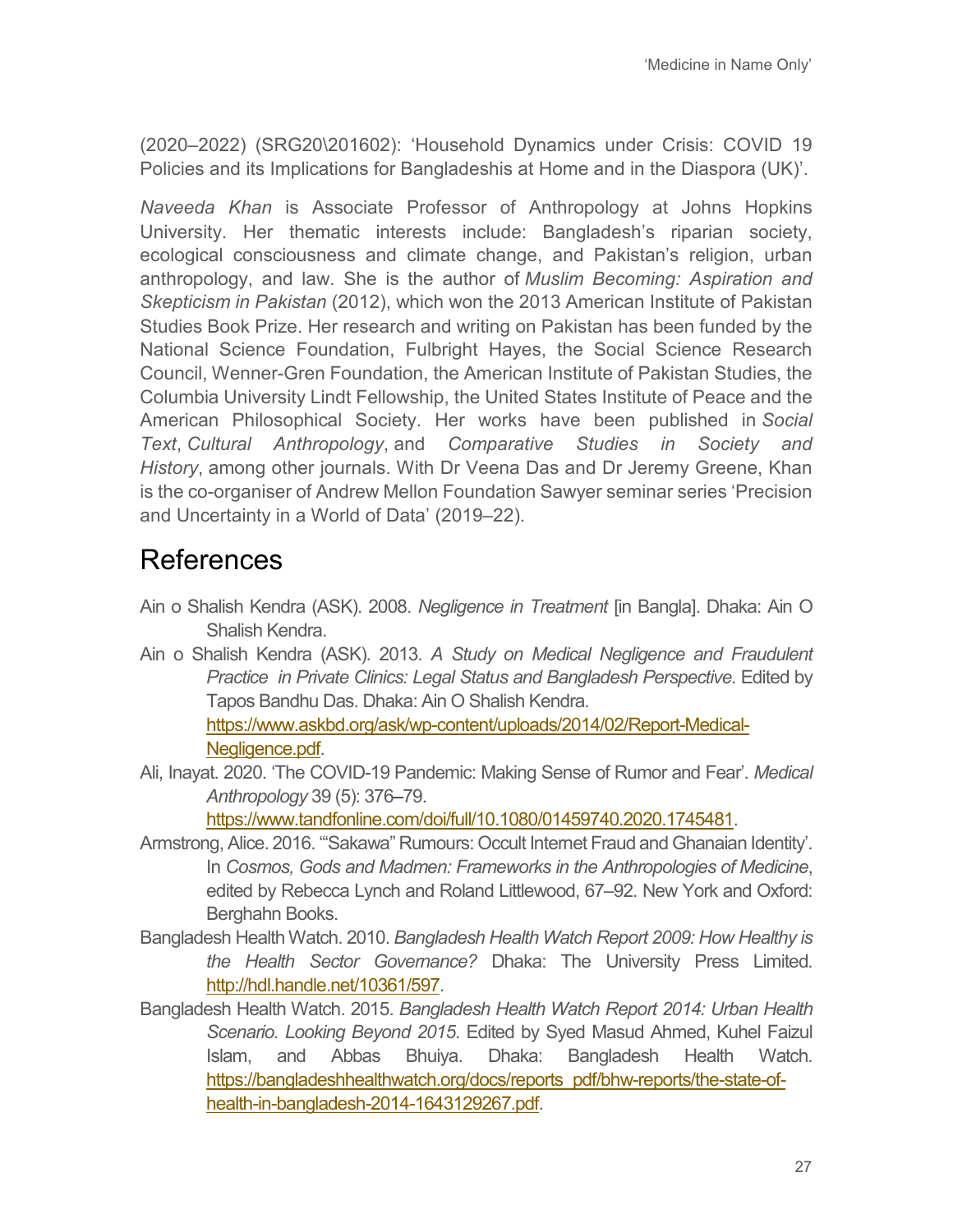- Bangladesh Health Watch. 2020. *Bangladesh Health Watch Report 2018–2019. Humanitarian Crisis in Rohingya Camps: A Health Perspective*. Edited by Rounaq Jahan. Dhaka: Bangladesh Health Watch.
- Bdnews24. 2021. 'Minister Defends Digital Security Act Amid Call for Repeal after Writer's Death in Jail'. *BDNews24.com*, February 27, 2021. [https://bdnews24.com/bangladesh/2021/02/27/minister-defends-digital-security](https://bdnews24.com/bangladesh/2021/02/27/minister-defends-digital-security-act-amid-call-for-repeal-after-writers-death-in-jail)[act-amid-call-for-repeal-after-writers-death-in-jail.](https://bdnews24.com/bangladesh/2021/02/27/minister-defends-digital-security-act-amid-call-for-repeal-after-writers-death-in-jail)
- Bhatia, Abhishek, Ayesha Mahmud, Arlan Fuller, Rebecca Shin, Azad Rahman, Tanvir Shatil, Mahmuda Sultana et al. 2018. 'The Rohingya in Cox's Bazar: When the Stateless Seek Refuge'. *Health and Human Rights* 20 (2): 105–22.
- Bhuiyan, Humayun Kabir. 2020. 'Rohingya Relocation to Bhashan Char Begins'. *Dhaka Tribune*, December 3, 2020. [https://www.dhakatribune.com/bangladesh/rohingya-crisis/2020/12/03/rohingya](https://www.dhakatribune.com/bangladesh/rohingya-crisis/2020/12/03/rohingya-relocation-to-bhashan-char-begins-friday)[relocation-to-bhashan-char-begins-friday.](https://www.dhakatribune.com/bangladesh/rohingya-crisis/2020/12/03/rohingya-relocation-to-bhashan-char-begins-friday)
- Broch-Due, Vigdis, and Margit Ystanes, eds. 2016. *Trusting and its Tribulations: Interdisciplinary Engagements with Intimacy, Sociality and Trust*. New York and Oxford: Berghahn Books.
- Brown, Hannah and Marí Sáez, Almudena. 2021. 'Ebola Separations: Trust, Crisis, and "Social Distancing" in West Africa'. *Journal of the Royal Anthropological Institute*  27 (1): 9–29. [https://doi.org/10.1111/1467-9655.13426.](https://doi.org/10.1111/1467-9655.13426)
- Canetti, Elias. 1962. *Crowds and Power*. London: Gollancz.
- Carey, Matthew. 2017. *Mistrust*. Chicago, IL: HAU Books.
- Chowdhury, Arnab Roy. 2020. 'An "Un-imagined Community": the Entangled Genealogy of an Exclusivist Nationalism in Myanmar and the Rohingya Refugee Crisis'. *Social Identities* 26 (5): 590–607.

[https://doi.org/10.1080/13504630.2020.1782731.](https://doi.org/10.1080/13504630.2020.1782731)

- Chowdhury, A Mushtaque R, Abbas Bhuiya, Mahbub Elahi Chowdhury, Sabrina Rasheed, Zakir Hussain, and Lincoln C Chen,. 2013. 'The Bangladesh Paradox: Exceptional Health Achievement Despite Economic Poverty'. *Lancet* 382: 1734–45. [https://doi.org/10.1016/S0140-6736\(13\)62148-0.](https://doi.org/10.1016/S0140-6736(13)62148-0)
- Chowdhury, Nusrat Sabina. 2019. *Paradoxes of the Popular: Crowd Politics in Bangladesh*. Stanford, CA: Stanford University Press.
- Das, Veena. 2020. *Textures of the Ordinary: Doing Anthropology after Wittgenstein.* New York, NY: Fordham University Press.
- Elliott, Roxama, Amanda Berman, and Scott Lansell. 2020. 'How to Adapt to Remote Research Methods in Rapidly Changing Circumstances'. *Devex*, October 12, 2020. [https://www.devex.com/news/sponsored/opinion-how-to-adapt-to-remote](https://www.devex.com/news/sponsored/opinion-how-to-adapt-to-remote-research-methods-in-rapidly-changing-circumstances-98241)[research-methods-in-rapidly-changing-circumstances-98241.](https://www.devex.com/news/sponsored/opinion-how-to-adapt-to-remote-research-methods-in-rapidly-changing-circumstances-98241)
- Feldman-Savelsberg, Pamela, Flavien T Ndonko, and Song Yang. 2017. 'How Rumor Begets Rumor: Collective Memory, Ethnic Conflict, and Reproductive Rumors in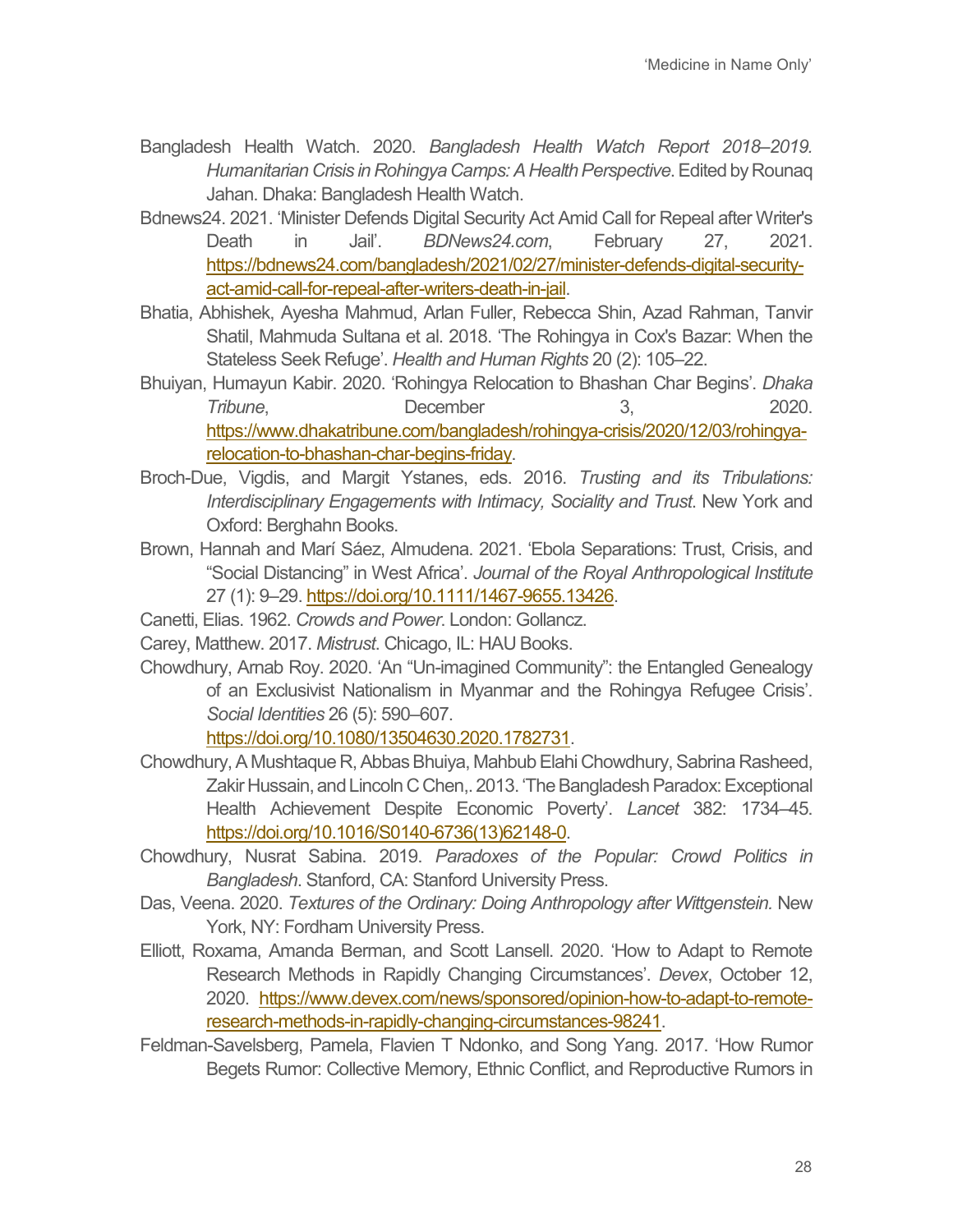Cameroon'. In *Rumor Mills*, edited by Gary Alan Fine, Véronique Campion-Vincent, and Chip Heath, 141–58. Abingdon, UK: Routledge.

- Firth, Raymond. 1956. 'Rumor in a primitive society'. *The Journal of Abnormal and Social Psychology* 53 (1): 122–32.
- Gardner, Katy and Lewis, David. 2015. *Anthropology and Development: Challenges for the Twenty-First Century*. London: Pluto Press.
- Gellner, Ernest. 2008. *Nations and Nationalism*. Ithaca, NY: Cornell University Press.
- Green, Linda. 1994. 'Fear as a Way of Life'. *Cultural Anthropology* 9 (2): 227–56. [https://www.jstor.org/stable/656241.](https://www.jstor.org/stable/656241)
- Green, Linda. 1998. 'Lived Lives and Social Suffering: Problems and Concerns in Medical Anthropology'. *Medical Anthropology Quarterly* 12 (1): 3–7. [https://www.jstor.org/stable/649474.](https://www.jstor.org/stable/649474)
- Grootaert, Christiaan, and Thierry Van Bastelar, eds. 2002. *Understanding and Measuring Social Capital – A Multidisciplinary Tool for Practitioners (English).* Directions in Development. Washington, DC: World Bank Group. [http://documents.worldbank.org/curated/en/221161468741319675/Understandin](http://documents.worldbank.org/curated/en/221161468741319675/Understanding-and-measuring-social-capital-a-multidisciplinary-tool-for-practitioners)

[g-and-measuring-social-capital-a-multidisciplinary-tool-for-practitioners.](http://documents.worldbank.org/curated/en/221161468741319675/Understanding-and-measuring-social-capital-a-multidisciplinary-tool-for-practitioners)

- Hampshire, Kate, Nazalie Iqbal, Mwenza Blell, and Bob Simpson. 2014. 'The Interview as Narrative Ethnography: Seeking and Shaping Connections in Qualitative Research'. *International Journal of Social Research Methodology* 17 (3): 215–31. [https://doi.org/10.1080/13645579.2012.729405.](https://doi.org/10.1080/13645579.2012.729405)
- Hinson, Laura, Emily Schaub, Nourou Aya, Aicha Tamboura-Diawara, and Reshma Trasi. 2020. 'Pivoting in the Face of the Unknown: Five Adaptations for Effective Phonebased Data Collection During COVID-19'. *Pathfinder* (blog). September 1, 2020. [http://www.pathfinder.org/five-adaptations-for-data-collection/.](http://www.pathfinder.org/five-adaptations-for-data-collection/)
- Holt, Amanda. 2010. 'Using the Telephone for Narrative Interviewing: a Research Note'. *Qualitative Research* 10 (1): 113–21[. https:/doi.org/10.1177/1468794109348686.](https://doi.org/10.1177/1468794109348686)
- Human Rights Watch. 1996. *Human Rights Watch World Report 1996*. Human Rights Watch[. https://www.hrw.org/reports/1996/WR96/index.htm.](https://www.hrw.org/reports/1996/WR96/index.htm)
- Human Rights Watch. 2020. 'Bangladesh: Internet Ban Risks Rohingya Lives. Urgently Act to Prevent COVID-19 Outbreak in Refugee Camps'. *Human Rights Watch*. March 26, 2020. [https://www.hrw.org/news/2020/03/26/bangladesh-internet-ban-risks](https://www.hrw.org/news/2020/03/26/bangladesh-internet-ban-risks-rohingya-lives)[rohingya-lives.](https://www.hrw.org/news/2020/03/26/bangladesh-internet-ban-risks-rohingya-lives)
- Islam, Nurul. 2020. 'Rohingya: A People Under Endless Tyranny'. *Asian Affairs: An American Review* 48 (1): 14–40. [https://doi.org/10.1080/00927678.2020.1793631.](https://doi.org/10.1080/00927678.2020.1793631)
- Japan Times. 2021. 'Myanmar's Conflict-Scarred Rohingya on Edge with Return of Generals'. February 13, 2021. [https://www.japantimes.co.jp/news/2021/02/13/asia-pacific/myanmar-rohingya](https://www.japantimes.co.jp/news/2021/02/13/asia-pacific/myanmar-rohingya-rakhine/)[rakhine/.](https://www.japantimes.co.jp/news/2021/02/13/asia-pacific/myanmar-rohingya-rakhine/)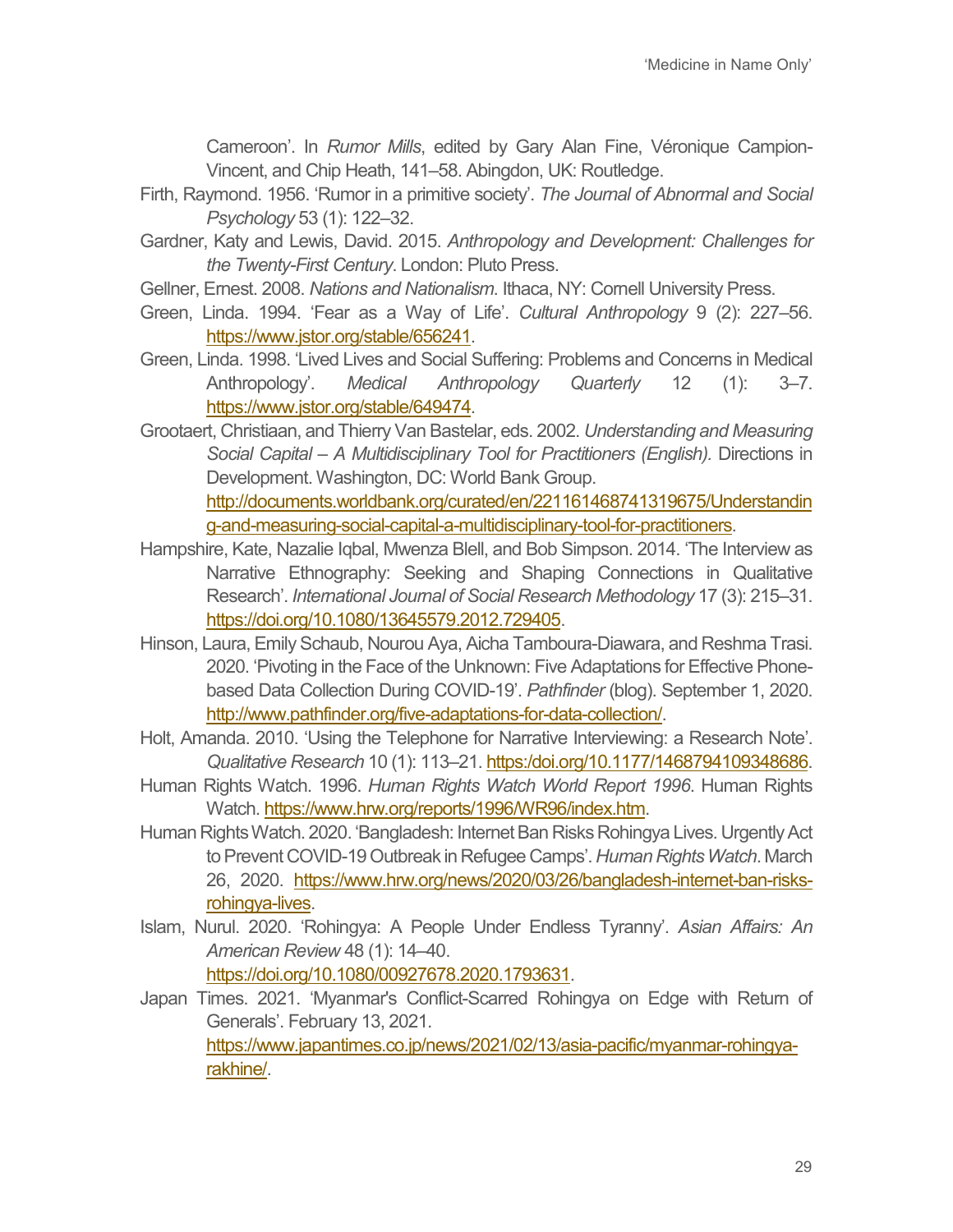- Karim, Lamia*.* 2011. *Microfinance and Its Discontents: Women in Debt in Bangladesh*. Minneapolis, MN: University of Minnesota Press.
- Kaveri. 2020. 'The Politics of Marginalization and Statelessness of the Rohingyas in India'. In *Citizenship, Nationalism and Refugeehood of Rohingyas in Southern Asia*, edited by Nasreen Chowdhory and Biswajit Mohanty, 71–95. Singapore: Springer.
- Khatun, Sayema. 2019. '"We Had Been Just Like Animals to Them": Life Histories from the Rohingya Diaspora in Wisconsin'. *Nribiggyan Potrika* 24: 111–50.
- Kleinman, Arthur, Veena Das, and Margaret Lock, eds. 1997. *Social Suffering*. Berkeley, CA: University of California Press.
- Lacy, Mark, and Nayanika Mookherjee. 2020. '"Firing Cannons to Kill Mosquitoes": Controlling "Virtual Streets" and the "Image of the State" in Bangladesh'. *Contributions to Indian Sociology* 54 (2): 280–305. [https://doi.org/10.1177/0069966720917923.](https://doi.org/10.1177/0069966720917923)
- Leider, Jacques. 2018. 'Rohingya: The History of a Muslim Identity in Myanmar'. In *Oxford Research Encyclopedia of Asian History*, edited by David Ludden. Published online May 24, 2018. [https://doi.org/10.1093/acrefore/9780190277727.013.115.](https://doi.org/10.1093/acrefore/9780190277727.013.115)
- Lewis, David. 2014. *Non-Governmental Organisations, Management and Development*. 3rd ed. Abingdon, UK: Routledge.
- Lewis, David. 2019. 'Humanitarianism, Civil Society and the Rohingya Refugee Crisis in Bangladesh'. *Third World Quarterly* 40 (10): 1884–1902. [https://doi.org/10.1080/01436597.2019.1652897.](https://doi.org/10.1080/01436597.2019.1652897)
- Lewis, David, and Naomi Hossain. 2021. 'Bangladesh's NGOs at 50: a Conversation Between David Lewis and Naomi Hossain'. The London School of Economics and Political Science Blog. October 25, 2021. [https://blogs.lse.ac.uk/internationaldevelopment/2021/10/25/bangladeshs-ngos](https://blogs.lse.ac.uk/internationaldevelopment/2021/10/25/bangladeshs-ngos-at-50-a-conversation-between-david-lewis-and-naomi-hossain/)[at-50-a-conversation-between-david-lewis-and-naomi-hossain/.](https://blogs.lse.ac.uk/internationaldevelopment/2021/10/25/bangladeshs-ngos-at-50-a-conversation-between-david-lewis-and-naomi-hossain/)
- Malkki, Liisa. 1992. 'National Geographic: The Rooting of Peoples and the Territorialisation of National Identity Among Scholars and Refugees'. *Cultural Anthropology* 7 (1): 24–44. [https://www.jstor.org/stable/656519.](https://www.jstor.org/stable/656519)
- Malkki, Liisa H. 1995. *Purity and Exile: Violence, Memory, and National Cosmology Among Hutu Refugees in Tanzania*. Chicago, IL: University of Chicago Press.
- Marrus, Michael Robert. 1985. *The Unwanted: European Refugees in the Twentieth Century*. New York and Oxford: Oxford University Press.
- Médecins Sans Frontières (MSF). 2020. 'Bangladesh: Preparing for COVID-19 in the World's Largest Refugee Camp'. May 5, 2020. [https://msf.org.uk/article/bangladesh-preparing-covid-19-world%E2%80%99s](https://msf.org.uk/article/bangladesh-preparing-covid-19-world%E2%80%99s-largest-refugee-camp)[largest-refugee-camp.](https://msf.org.uk/article/bangladesh-preparing-covid-19-world%E2%80%99s-largest-refugee-camp)
- Mookherjee, Nayanika. 2011. 'Mobilising Images: Encounters of 'Forced' Migrants and the Bangladesh War of 1971'. *Mobilities* 6 (3): 399–414. [https://doi.org/10.1080/17450101.2011.590037.](https://doi.org/10.1080/17450101.2011.590037)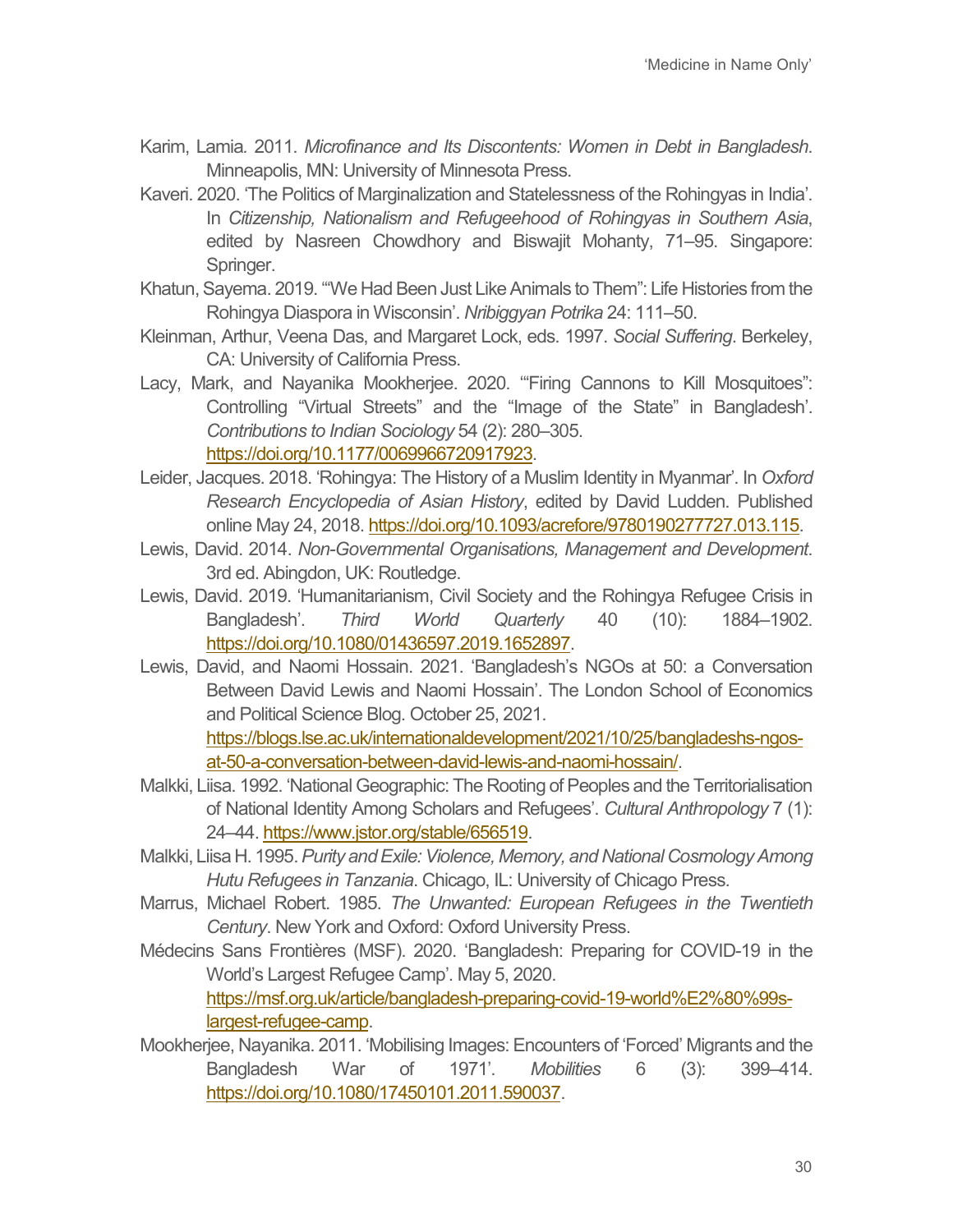- Mühlfried, Florian, ed. 2019. *Mistrust: Ethnographic Approximations*. Bielefeld: Transcript Verlag.
- Ong, Aihwa. 2003. *Buddha is Hiding: Refugees, Citizenship, the New America*. Oakland, CA: University of California Press.
- Pacheco-Vega, Raul. 2020. 'Fieldwork in the Times of COVID-19: Doing Ethnography During a Pandemic' (blog). March 17, 2021. [http://www.raulpacheco.org/2020/03/fieldwork-in-the-times-of-covid-19-doing](http://www.raulpacheco.org/2020/03/fieldwork-in-the-times-of-covid-19-doing-ethnography-during-a-pandemic/)[ethnography-during-a-pandemic/.](http://www.raulpacheco.org/2020/03/fieldwork-in-the-times-of-covid-19-doing-ethnography-during-a-pandemic/)
- Perice, Glen A. 1997. 'Rumors and Politics in Haiti'. *Anthropological Quarterly* 70 (1): 1–10. [https://doi.org/10.2307/3317797.](https://doi.org/10.2307/3317797)
- Putnam, Robert. 2001. 'Social Capital: Measurement and Consequences'. *Canadian Journal of Policy Research* 2 (1): 41–51. [http://www.policy.ca/policy](http://www.policy.ca/policy-directory/Detailed/Isuma-Canadian-Journal-of-Policy-Research-1209.html)[directory/Detailed/Isuma-Canadian-Journal-of-Policy-Research-1209.html.](http://www.policy.ca/policy-directory/Detailed/Isuma-Canadian-Journal-of-Policy-Research-1209.html)
- Rabbi, Arafur Rahman. 2020. 'Upsurge in Digital Security Act Cases During the Covid-19 Pandemic'. *Dhaka Tribune*, June 28, 2020. [https://archive.dhakatribune.com/bangladesh/2020/06/28/upsurge-in-digital](https://archive.dhakatribune.com/bangladesh/2020/06/28/upsurge-in-digital-security-act-cases-during-the-covid-19-pandemic)[security-act-cases-during-the-covid-19-pandemic.](https://archive.dhakatribune.com/bangladesh/2020/06/28/upsurge-in-digital-security-act-cases-during-the-covid-19-pandemic)
- Ratcliffe, Rebecca, Liz Ford, Lydia McMullan, Pablo Gutiérrez, and Garry Blight. 2020. Cox's Bazar Refugee Camps: Where Social Distancing is Impossible'. *The Guardian*, June 29, 2020. [https://www.theguardian.com/world/ng](https://www.theguardian.com/world/ng-interactive/2020/jun/29/not-fit-for-a-human-coronavirus-in-coxs-bazar-refugee-camps)[interactive/2020/jun/29/not-fit-for-a-human-coronavirus-in-coxs-bazar-refugee](https://www.theguardian.com/world/ng-interactive/2020/jun/29/not-fit-for-a-human-coronavirus-in-coxs-bazar-refugee-camps)[camps.](https://www.theguardian.com/world/ng-interactive/2020/jun/29/not-fit-for-a-human-coronavirus-in-coxs-bazar-refugee-camps)
- Renne, Elisha P. 2010. *The Politics of Polio in Northern Nigeria*. Bloomington, IN: Indiana University Press.
- Scheper-Hughes, Nancy. 1992. *Death Without Weeping: The Violence of Everyday Life in Brazil*. Berkeley, CA; Los Angeles, CA, and London: University of California Press.
- Sengupta, Sucharita. 2020. 'Being Stateless and Surviving: The Rohingyas in Camps of Bangladesh'. In *Citizenship, Nationalism and Refugeehood of Rohingyas in Southern Asia*, edited by Nasreen Chowdhory and Biswajit Mohanty, 113–35. Singapore: Springer.
- Siddiqi, Dina M. 2018. 'Weaponising Paperwork: Rohingya Belonging and Statelessness'. *The Daily Star*, May 6, 2019. [https://www.thedailystar.net/in](https://www.thedailystar.net/in-focus/news/weaponising-paperwork-rohingya-belonging-and-statelessness-1739416)[focus/news/weaponising-paperwork-rohingya-belonging-and-statelessness-](https://www.thedailystar.net/in-focus/news/weaponising-paperwork-rohingya-belonging-and-statelessness-1739416)[1739416.](https://www.thedailystar.net/in-focus/news/weaponising-paperwork-rohingya-belonging-and-statelessness-1739416)
- Somparé, Abdoulaye Wotem, and Ester Botta Somparé. 2019. 'Mistrust During the Ebola Epidemic in Guinea'. In *Mistrust: Ethnographic Approximations*, edited by Florian Mühlfried, 129–45. Bielefeld: Transcript Verlag. [https://doi.org/10.1515/9783839439234-007.](https://doi.org/10.1515/9783839439234-007)
- Transparency International Bangladesh (TI-B). 2018. *Private Health Care: Governance Challenges and Ways to Overcome* [in Bangla]. Edited by Dr Iftekharuzzaman. Transparency International Bangladesh. [https://www.ti-](https://www.ti-bangladesh.org/beta3/images/2018/report/private_health/Ex_Sum_English_Private_Health.pdf)